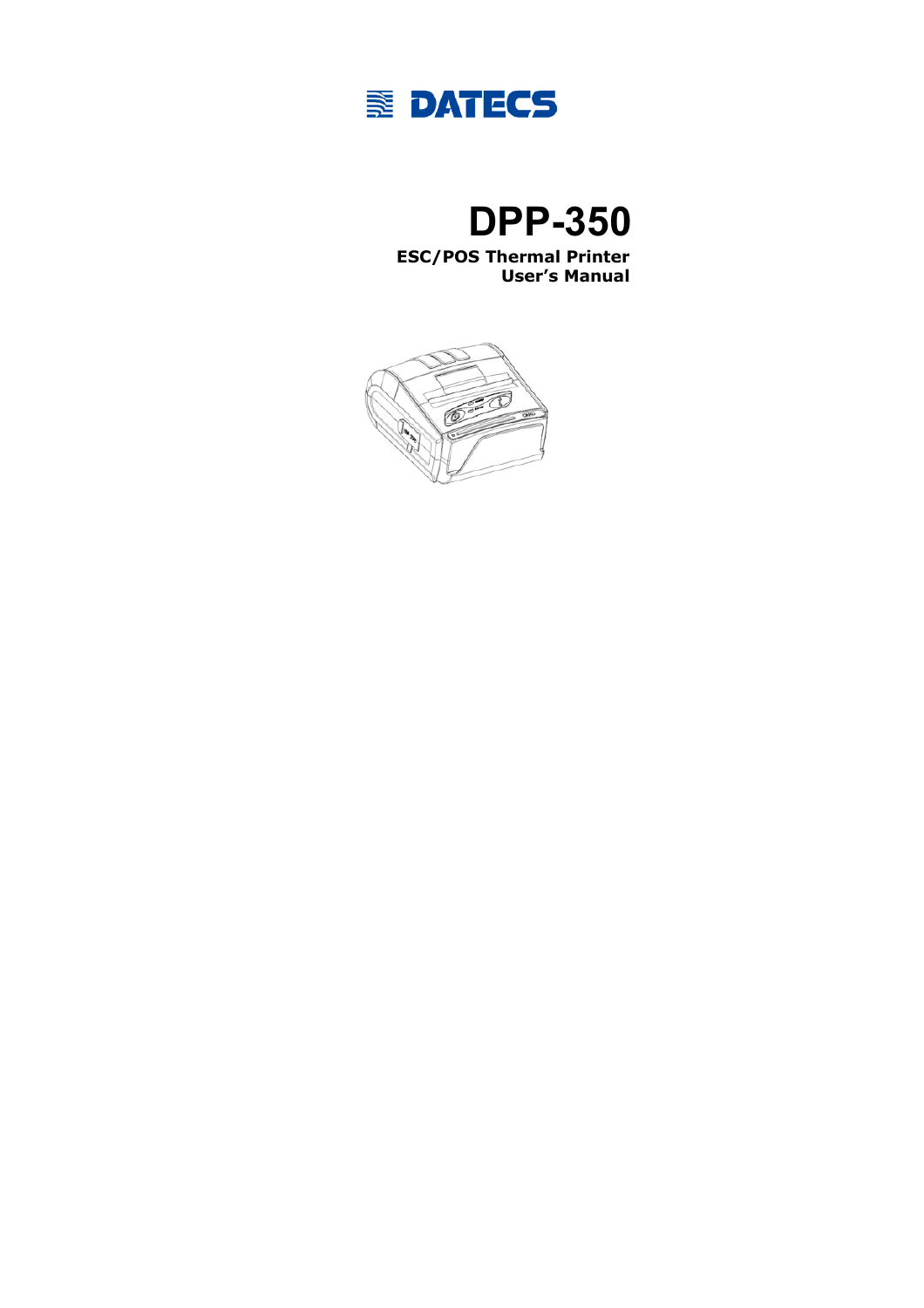The information in this document cannot be reproduced in any mechanical, electrical or electronic way and under any circumstances without the written consent from Datecs Ltd.

> 1784 Sofia, Bulgaria, tel: +359 2 974 00 55, fax: +359 2 974 11 00 e-mail: sales@datecs.bg

Version 04.2009 (1.50)

DPP-350 User Manual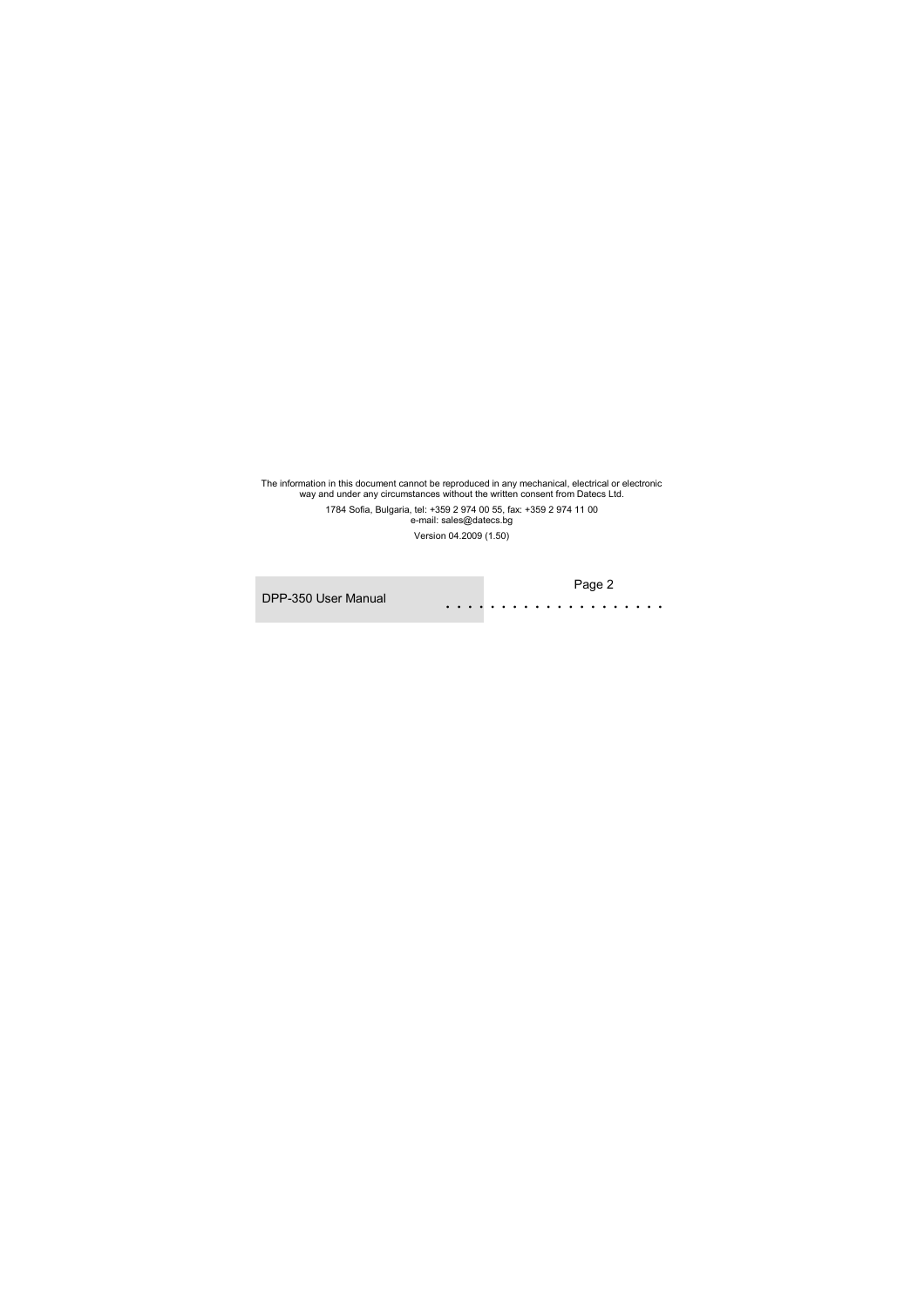# **Contents**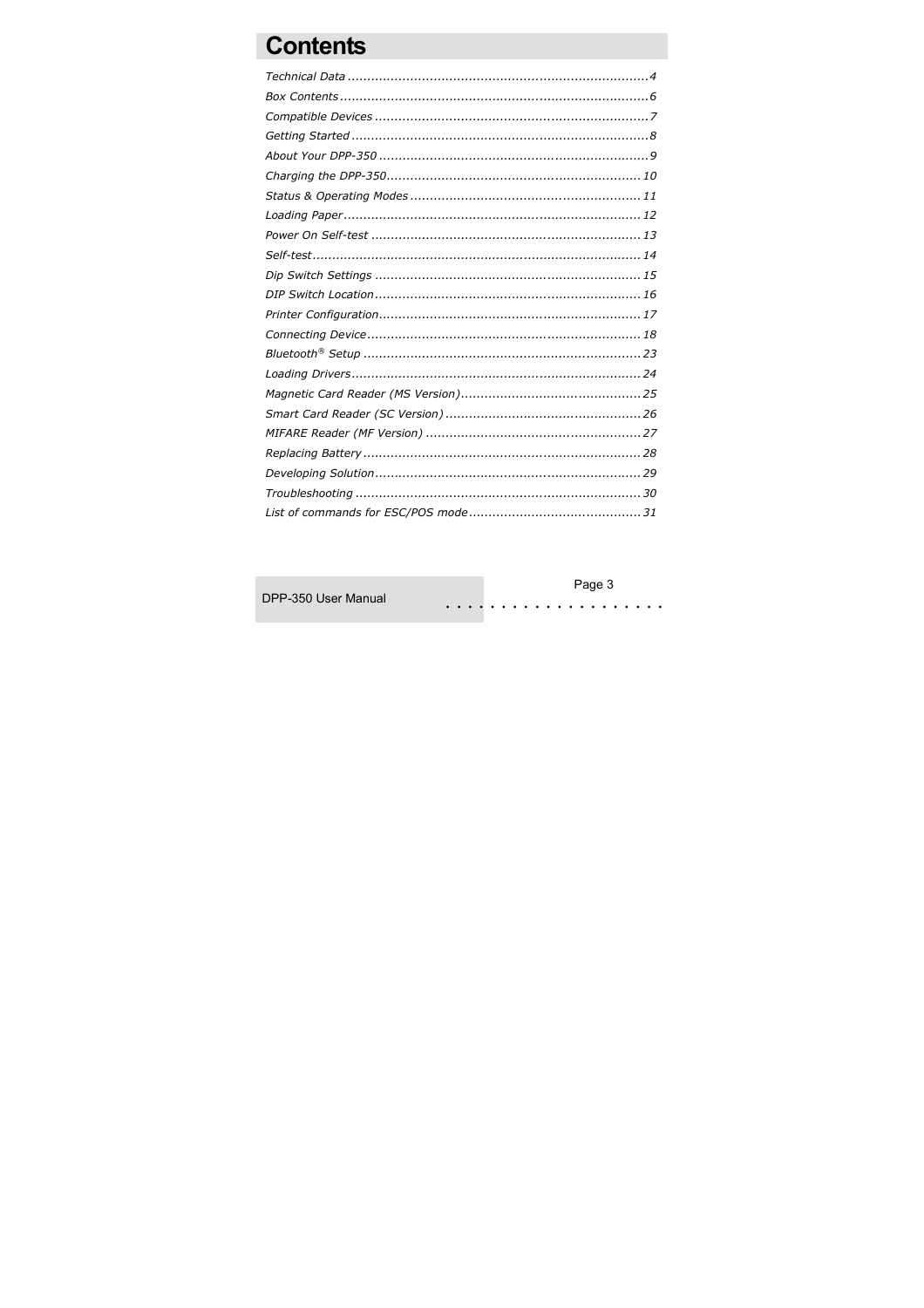# **Technical Data**

| <b>Feature</b>          | <b>Specification</b>                                                                                                                                                 |
|-------------------------|----------------------------------------------------------------------------------------------------------------------------------------------------------------------|
| Emulation               | ESC/POS                                                                                                                                                              |
| Printer mechanism       | FTP-638MCL103                                                                                                                                                        |
| <b>Printing Method</b>  | Thermal-line dot method                                                                                                                                              |
| Dot structure           | 576 dots per line                                                                                                                                                    |
| Dot pitch (Horizontal)  | 0.125 mm (8 dots/mm) - Dot density                                                                                                                                   |
| Dot pitch (Vertical)    | 0.125 mm (8 dots/mm) - Line feed pitch                                                                                                                               |
| Effective printing area | max 72 mm                                                                                                                                                            |
| Paper Feed System       | step                                                                                                                                                                 |
| <b>Printing Speed</b>   | Maximum 60mm/sec. (480 dot line/sec.) at 8.5 V                                                                                                                       |
| <b>Head life</b>        | * Pulse resistance: 100 million pulses/dot (under<br>our standard conditions).<br>* Abrasion resistance: paper traveling distance<br>50km (print ratio: 25% or less) |
|                         | Font A: 12 x 24 dots, 48 characters per line                                                                                                                         |
|                         | Font B: 9 x 16 dots, 64 characters per line                                                                                                                          |
|                         | Loadable Font C: 12 x 24 dots, 48 char. per line                                                                                                                     |
| Fonts                   | Loadable Font D: 9 x 16 dots, 64 char. per line                                                                                                                      |
|                         | Font E (JIS and Shift-JIS): 24 x 24 dots, 28<br>characters per line - Japanese version only                                                                          |
|                         | Font F (GB2312): 24 x 24 dots, 28 characters per<br>line - Chinese version only                                                                                      |
| Logo Registration       | 1 Black & White BMP format (1-bit per pixel);<br>Size: 576 x 248                                                                                                     |
| Barcode printing        | EAN 13, EAN 8, UPC-A, UPC-E, CODEBAR,<br>CODE 39, CODE 128, PDF417, QR Code                                                                                          |
| <b>FLASH Memory</b>     | 1 Mega bit                                                                                                                                                           |
| <b>RAM Memory</b>       | 36 864 bytes (option 131 072 bytes)                                                                                                                                  |
| Interfaces              | RS-232 interface, type RS-232C, max 115200 bps                                                                                                                       |

DPP-350 User Manual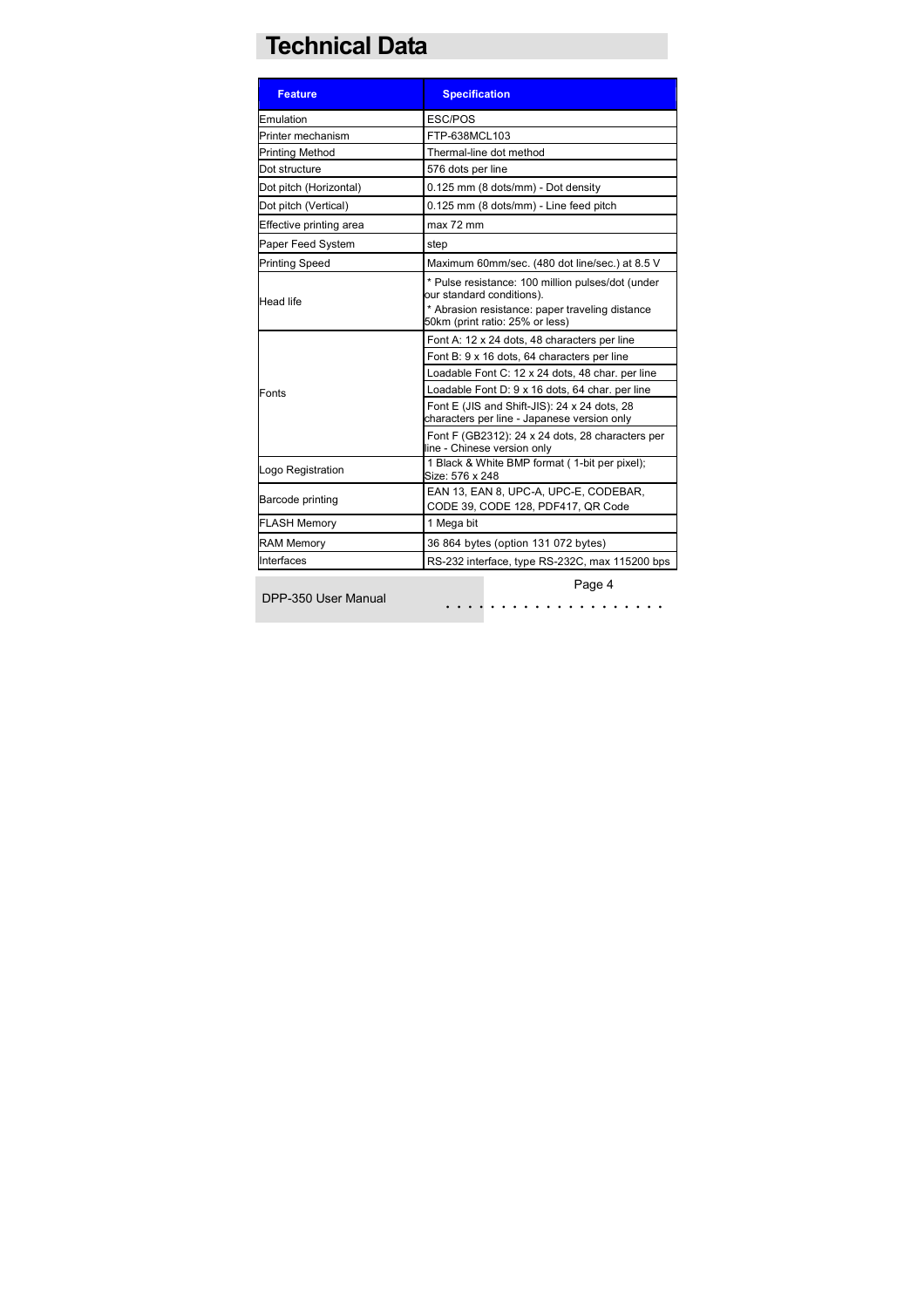|                                                   |                                      | USB interface, type USB v 1.1, compatible with 2.0                                            |  |
|---------------------------------------------------|--------------------------------------|-----------------------------------------------------------------------------------------------|--|
|                                                   | Bluetooth interface (optional)       |                                                                                               |  |
| Cables                                            |                                      | RS-232 interface cable                                                                        |  |
|                                                   |                                      | mini USB A to mini USB B cable (optional)                                                     |  |
|                                                   |                                      | Magnetic Card Reader - 3 track head, ISO7811<br>(optional)                                    |  |
| Configuration options                             |                                      | Smart Card Reader, ISO 7816-1/2/3 (optional)                                                  |  |
|                                                   |                                      | MIFARE Reader, ISO 14443-A (optional)                                                         |  |
|                                                   |                                      | SD card slot for SD card (optional)                                                           |  |
| <b>Battery</b>                                    |                                      | Rechargeable Li-ion battery - 7.4 V / 2 Ah<br>Battery capacity: Print 30 000 lines per charge |  |
| Power supply                                      |                                      | AC adapter, model: SA110C<br>Input: AC 100 - 240 V / 0.3 A; 50/60 Hz<br>Output: DC 9 V / 1 A  |  |
| Power switch                                      |                                      | ON/OFF                                                                                        |  |
| Operation switches                                |                                      | Button LF - Paper feed, Self test, Dump mode                                                  |  |
|                                                   |                                      | Button ON/OFF- Switch On and Switch OFF                                                       |  |
| Recommended Width, mm                             |                                      | 80 or 58 / 60                                                                                 |  |
| Paper                                             | Diameter, mm                         | 50                                                                                            |  |
|                                                   | Thickness, $\mu$ m                   | 60 to 100 (some paper in this range may not be<br>used because of paper characteristics)      |  |
| Dimensions, (W x D x H) mm                        |                                      | 108 x 111 x 62                                                                                |  |
| Weight, g                                         |                                      | 400 (w/o paper)<br>460 (with paper)                                                           |  |
| Safety standards and EMI                          |                                      | "Drop" test - up to 110 cm and "Waterproof"                                                   |  |
| Operating                                         | Operating<br>temperature<br>humidity | $0^{\circ}$ C to + 50 $^{\circ}$ C<br>20 to 85% RH (no condensation)                          |  |
| environment<br>Storage<br>temperature<br>humidity |                                      | $-20^{\circ}$ C to + 60 $^{\circ}$ C<br>5 to 95% RH (no condensation)                         |  |

DPP-350 User Manual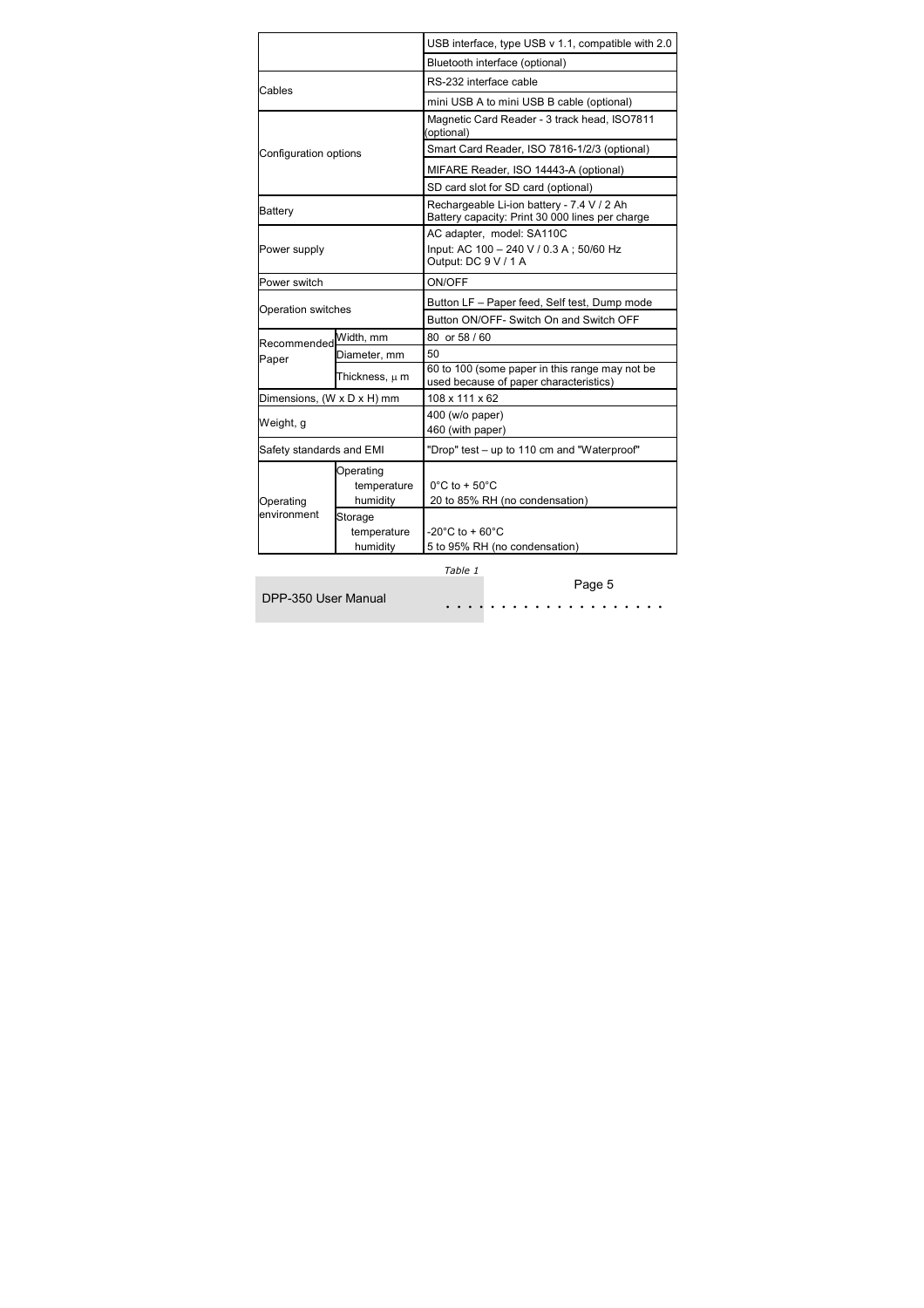### **Box Contents**

Your DPP-350 comes with the following items listed below:

| <b>Item</b> | <b>Part Number</b> | <b>Descriptions</b>                                           | Image |
|-------------|--------------------|---------------------------------------------------------------|-------|
|             | DPP-350xx          | DPP-350 Thermal printer                                       |       |
| 2           |                    | AC charger                                                    |       |
| 3           |                    | 1 Roll of thermal paper                                       |       |
| 4           |                    | User's manual                                                 |       |
| 5           |                    | RS232 Interface cable                                         |       |
| 6           |                    | Partition (2 pcs) for 58/60mm<br>X 50mm diameter paper rolls* |       |

*Table 2*

**\*** With the help of 2 pcs. Partition for 58/60mm wide paper roll DPP-350 printer can be used with different width paper rolls.

- 1. Turn off the printer power.
- 2. Open the paper cover.
- 3. Attach the 2 pcs. "Partition" supplied with the printer to the holes in bottom of printer. By switching places of the two "Partition" can be used either 58mm or 60mm wide paper rolls
- 4. Referring to the section of DIP switch setting change the paper width setting to 58 mm.

#### **Software ( Drivers & SDK ):**

Because of the continually evolving Driver & SDK to support new mobile devices, Drivers & SDK are distributed online and is available for download at our website indicated below. For details on using the DPP-350 Drivers & SDK, please refer to the SDK's documentation.

#### http://datecs.bg/support.php?cat=4&soft=1#1

. . . . . . . . . . . . . . . . . . . . Page 6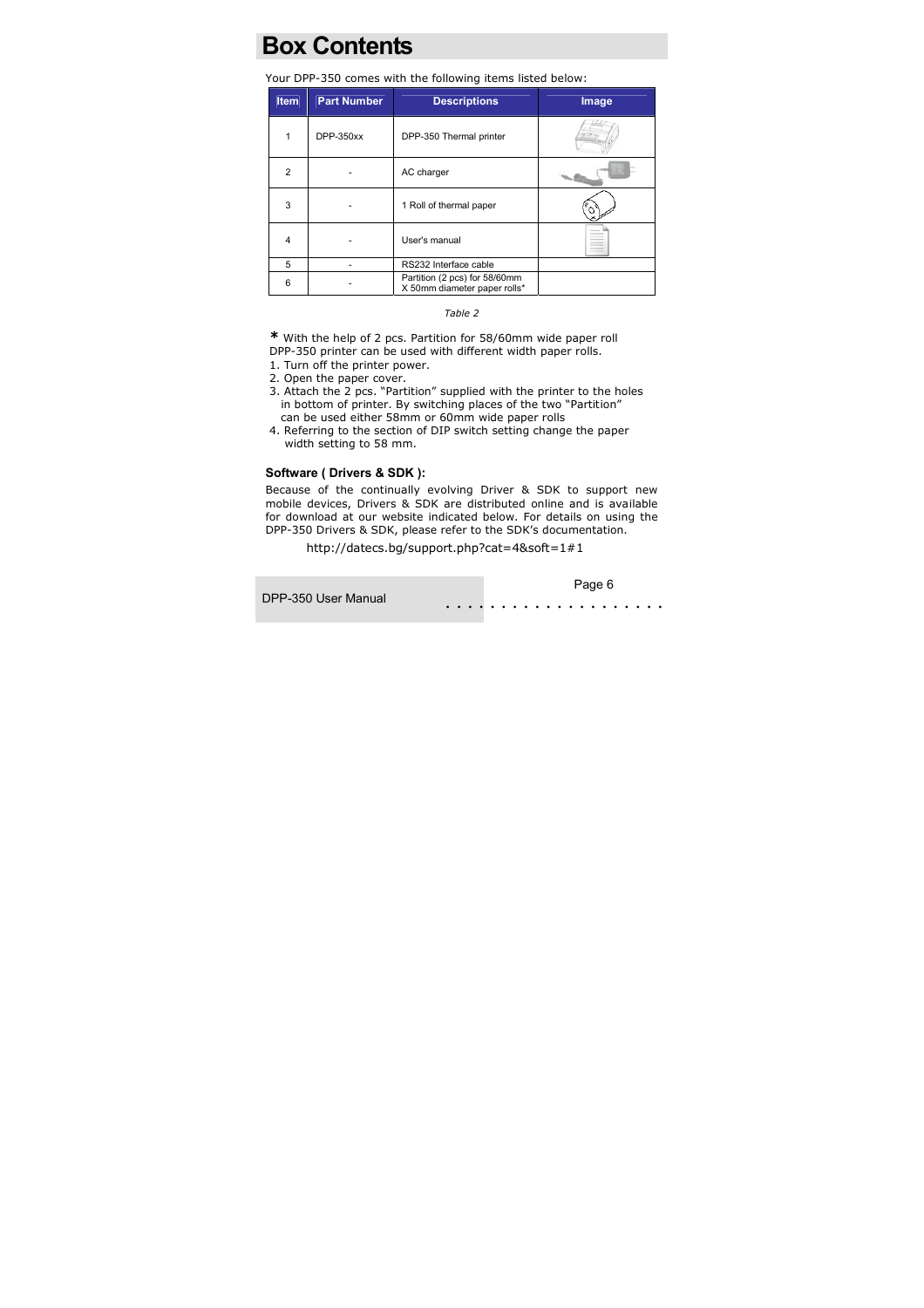### **Compatible Devices**

The DPP-350 (Serial & USB) / DPP-350 (Bluetooth®) portable ESC/POS thermal printer is designed specifically for use with most PDA & Smartphone devices.

The DPP-350 can be used in a variety of applications where Printing / Card Reading is required.

#### **User Notes:**

Compatibility depends on the type of communication method "Serial / USB / Bluetooth<sup>®</sup>" your PDA or Smarphone supports and the availability of DPP-350 driver for your device.

- Determine the method of communications your device supports.
- Next determine if your device is supported by the DPP-350 Drivers & SDKs.

Because of the continually evolving Driver & SDK to support new mobile devices, visit our developer web site at:

http://datecs.bg/support.php?cat=4&soft=1#1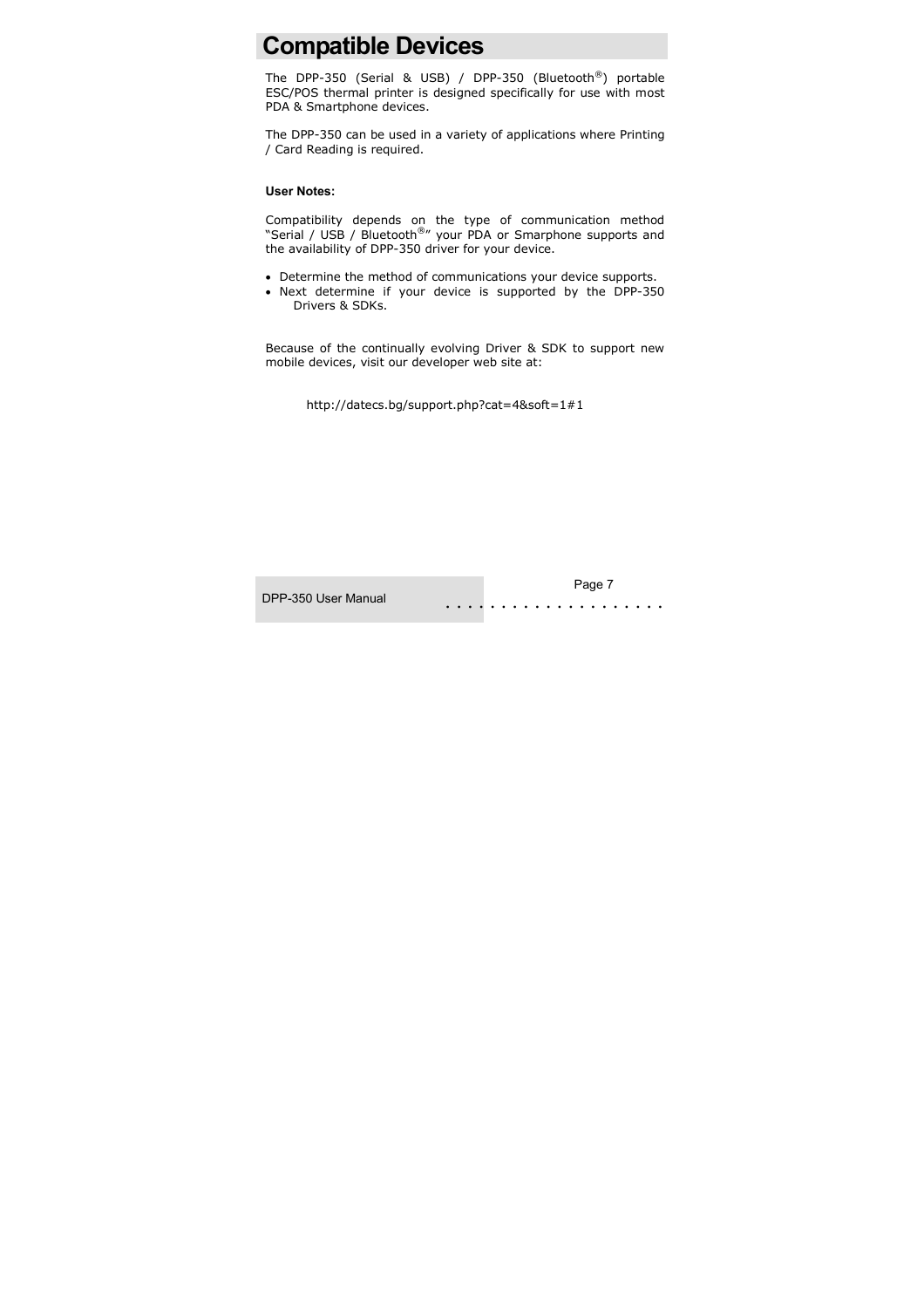### **Getting Started**

The DPP-350 allows you to printer information from your PDA & Smartphone. Before using the DPP-350 thermal printer the battery should be properly charged. The following Quick Start guide will help to get your DPP-350 ready for use.

#### **Quick Start:**

| <b>Steps</b>   | What to do                                                                                 | <b>Purpose</b>                                                                                               | Where to find more<br><b>information</b>                                                                                                                                                                                                  |
|----------------|--------------------------------------------------------------------------------------------|--------------------------------------------------------------------------------------------------------------|-------------------------------------------------------------------------------------------------------------------------------------------------------------------------------------------------------------------------------------------|
| 1              | Charge the<br>DPP-350<br>rechargeable<br>battery pack as<br>recommended in<br>this manual. | The Lithium Ion<br>battery pack<br>should be fully<br>charged before<br>use to ensure<br>long battery life.  | Charging Battery, Page 9                                                                                                                                                                                                                  |
| $\overline{2}$ | Load DPP-350<br>print media<br>(Thermal Paper)                                             | DPP-350 requires<br>Thermal paper for<br>printing.                                                           | Loading Paper, Page 11                                                                                                                                                                                                                    |
| 3              | Setup Bluetooth<br>Pairing.                                                                | Setup Bluetooth®<br>pairing to allow<br>DPP-350 to<br>communicate with<br>Bluetooth <sup>®</sup><br>devices. | Bluetooth <sup>®</sup> Setup, Page 16                                                                                                                                                                                                     |
| 4              | Install DPP-350<br>Software                                                                | To print<br>information from<br>your device,<br>software needs to<br>be installed onto<br>your device.       | Printing software is not<br>provided by Datecs.<br>Please contact your DPP-<br>350 reseller for<br>recommendations on<br>Third-Party solutions.<br>Developers should refer to<br>the section in this manual<br>on "Developing Solutions". |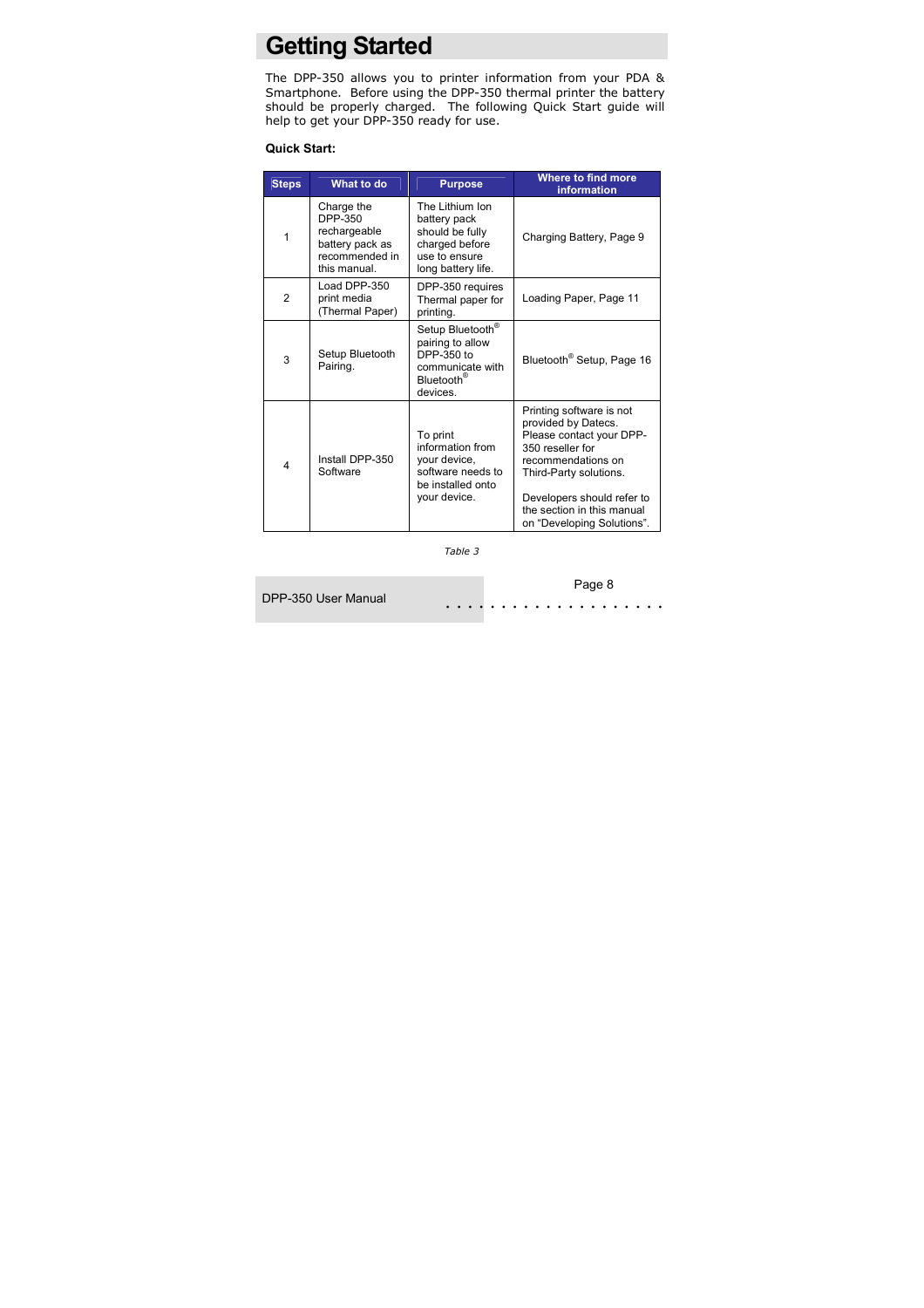### **About Your DPP-350**

#### ♦ **DPP-350 left view**



*Figure 1* 

DPP-350 right view



*Figure 2* 

. . . . . . . . . . . . . . . . . . . . Page 9 DPP-350 User Manual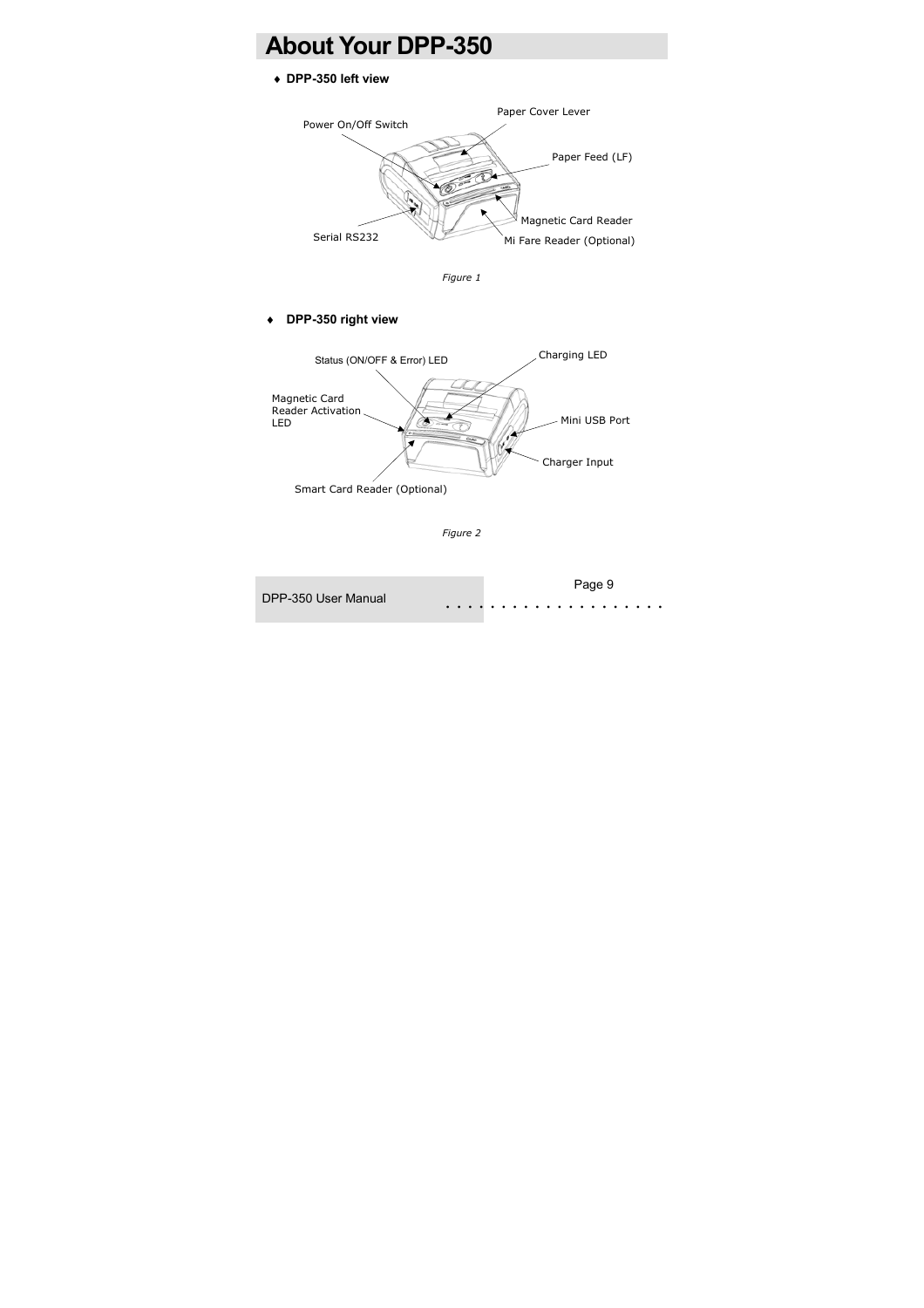### **Charging the DPP-350**

The DPP-350 uses a Lithium Ion rechargeable battery pack. Before first use, the DPP-350 battery pack should be charged for at least 4 hours.

To prevent electrical damage to the DPP-350 and/or battery pack, please use approved AC Charger only.



*Figure 3*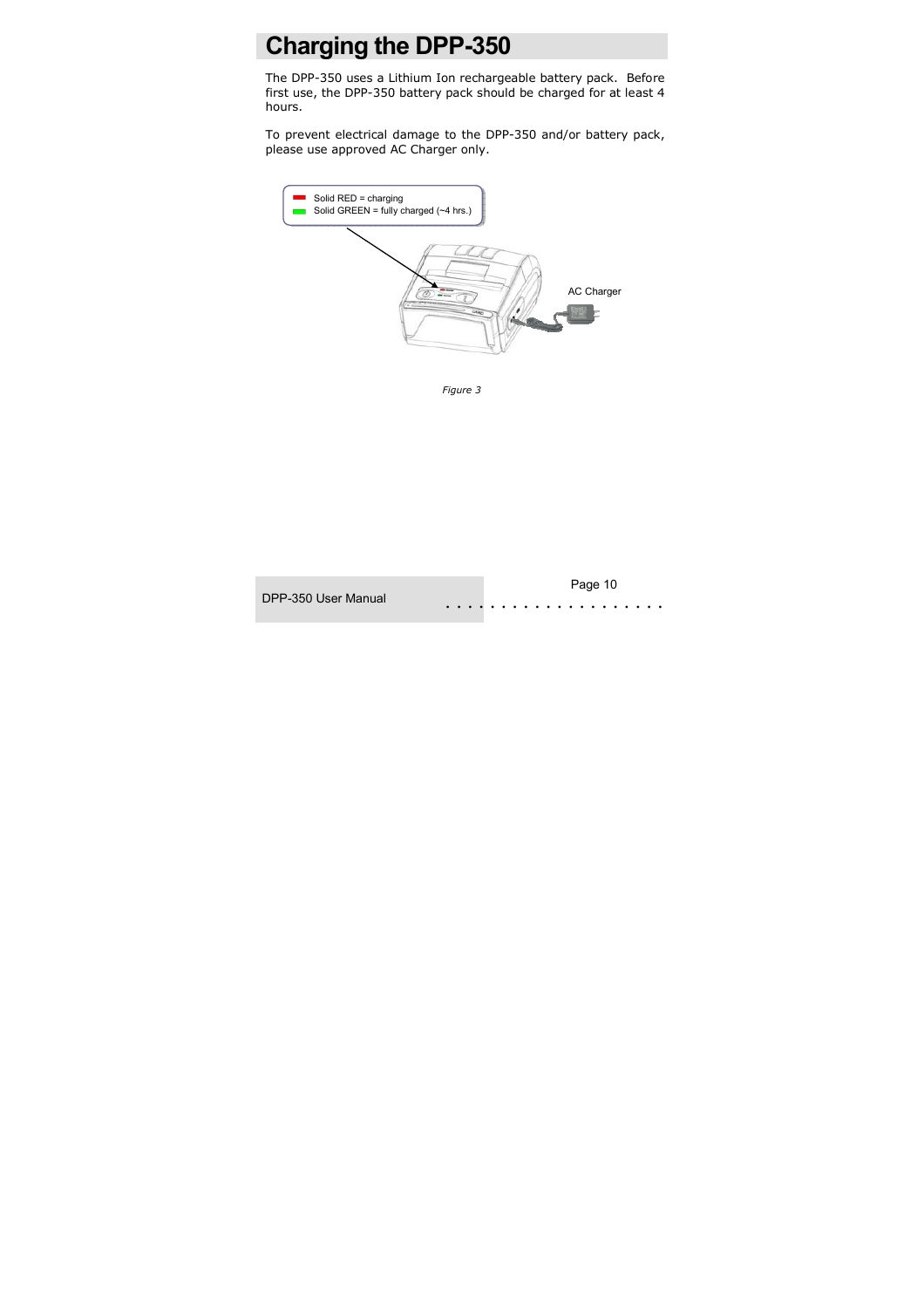### **Status & Operating Modes**

The DPP-350 uses LEDs to indicate various conditions of operation. This may be charging, active or online, battery low conditions. The following explains these conditions and LED indication.



| <b>Printer Status</b>                    |                                                 |                                                                                                                         |  |
|------------------------------------------|-------------------------------------------------|-------------------------------------------------------------------------------------------------------------------------|--|
| <b>Charging LED</b>                      | Solid GREEN = Battery at full<br>e en<br>charge |                                                                                                                         |  |
|                                          |                                                 | Solid $RED =$ Battery charging                                                                                          |  |
|                                          | Flashing once per second =<br>Power ON          |                                                                                                                         |  |
| <b>Status</b><br>(ON/OFF & Error)<br>LED | a a                                             | Flashing once per second = Error<br>condition(s)<br>Low battery<br>No Paper<br>Thermal Head<br>$\bullet$<br>Overheating |  |

*Table 4*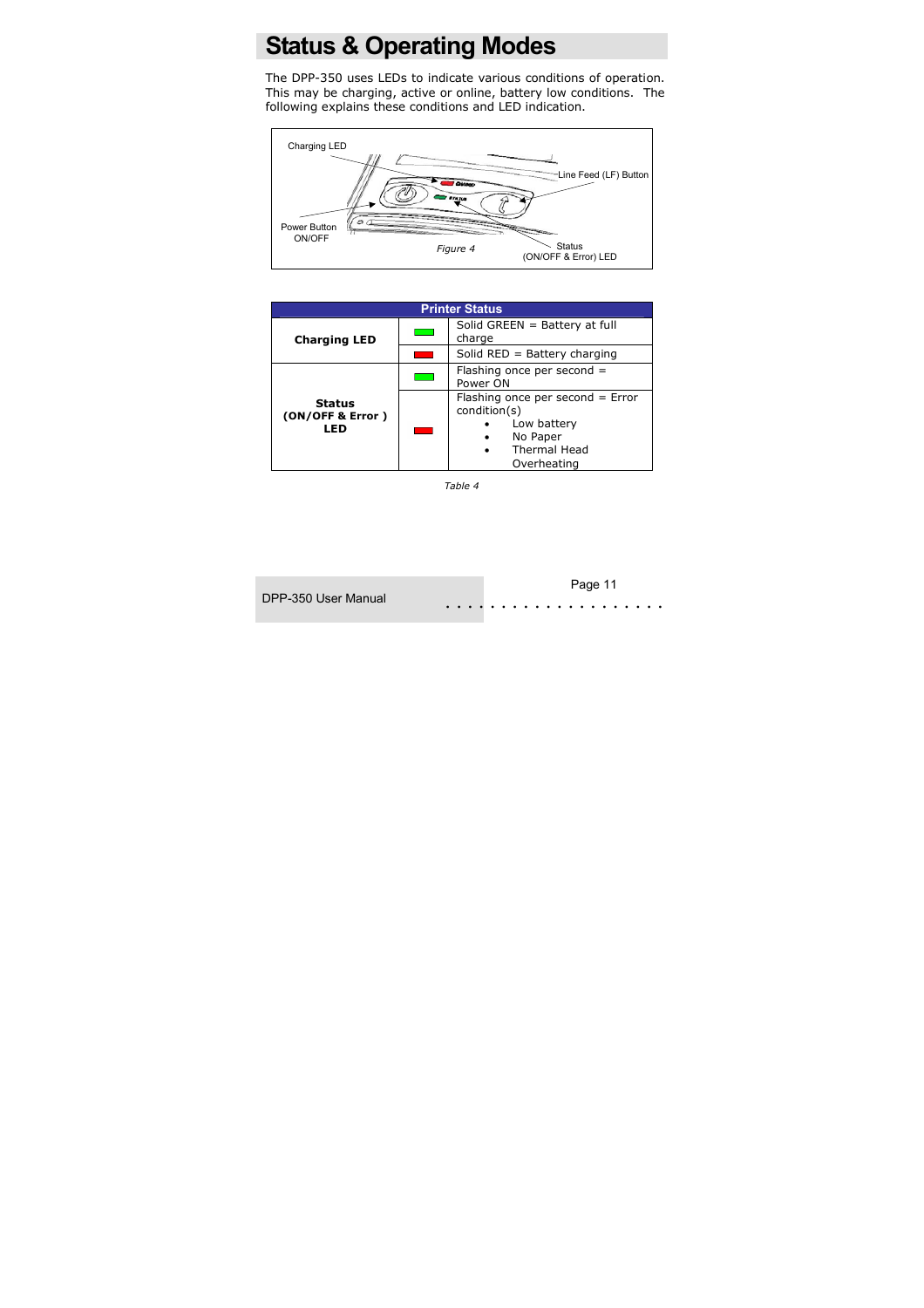### **Loading Paper**

The DPP-350 uses a drop-and-load design making paper loading easy and trouble free. To load paper, simply lift up the paper cover latch and drop in the new roll as shown in the steps below.

1. Lift the paper cover latch to unlock the paper cover as shown in the figure on the right.



*igure 5* 



2. Lift the paper cover.

3. Drop in the new roll of thermal paper media as shown in the figure on the left.

> Be sure to pull at lease ½ inch or more of media above the top of the printer before closing.



*Figure 7* 





*Figure 6* 

4. Close the paper cover until it snaps lock.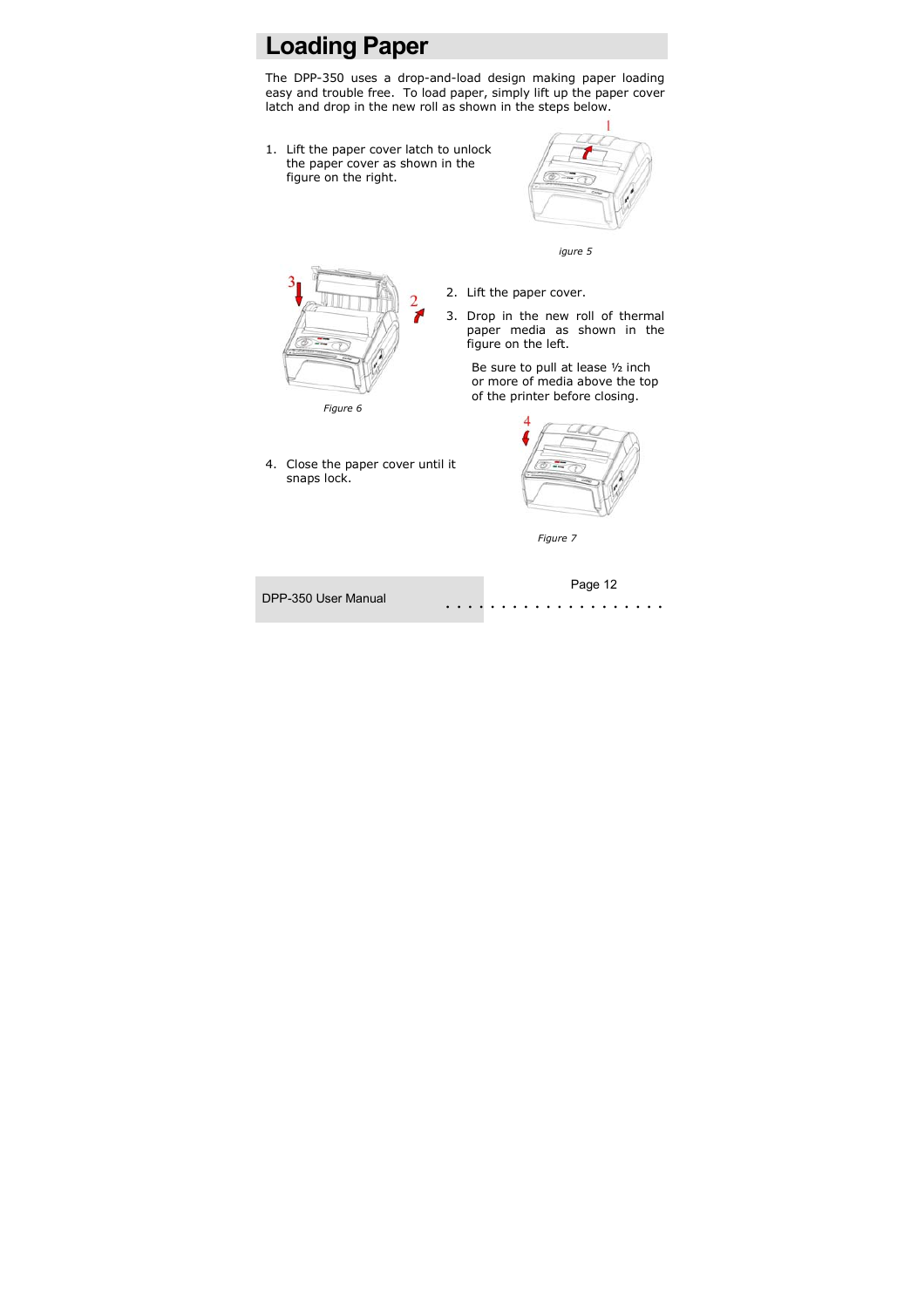### **Power On Self-test**

The DPP350's LF switch/button is used for entering various printer modes. These modes can be used to assist developers in debugging problems related to programming and communication. The following explain how to access the various operating modes.

- Step #1: Make sure the printer is OFF (On-line LED is OFF) before performing step #2.
- Step #2: Press and hold the line feed button (LF). While pressing the (LF) button, press the (ON) button momentarily and release when the Status LED turns green. Release LF button after the printer Beep once. Shortly after the LF button is released the printer will print self-test.

| <b>LF Button Operation Modes</b>       |             |                 |
|----------------------------------------|-------------|-----------------|
| <b>Short Push</b><br>N/A<br>Paper feed |             |                 |
|                                        | 1 - beep    | Self-test print |
| Push and<br>Hold -<br>release after    | $2 - beeps$ | Hex Dump mode   |
| the number<br>of beeps                 | 3 - beeps   | Long-test print |
|                                        | 4 - beeps   | Program mode    |

*Table 5*

**Note:** Care must be taken when entering operating modes to prevent the clearing of factory preset configuration information.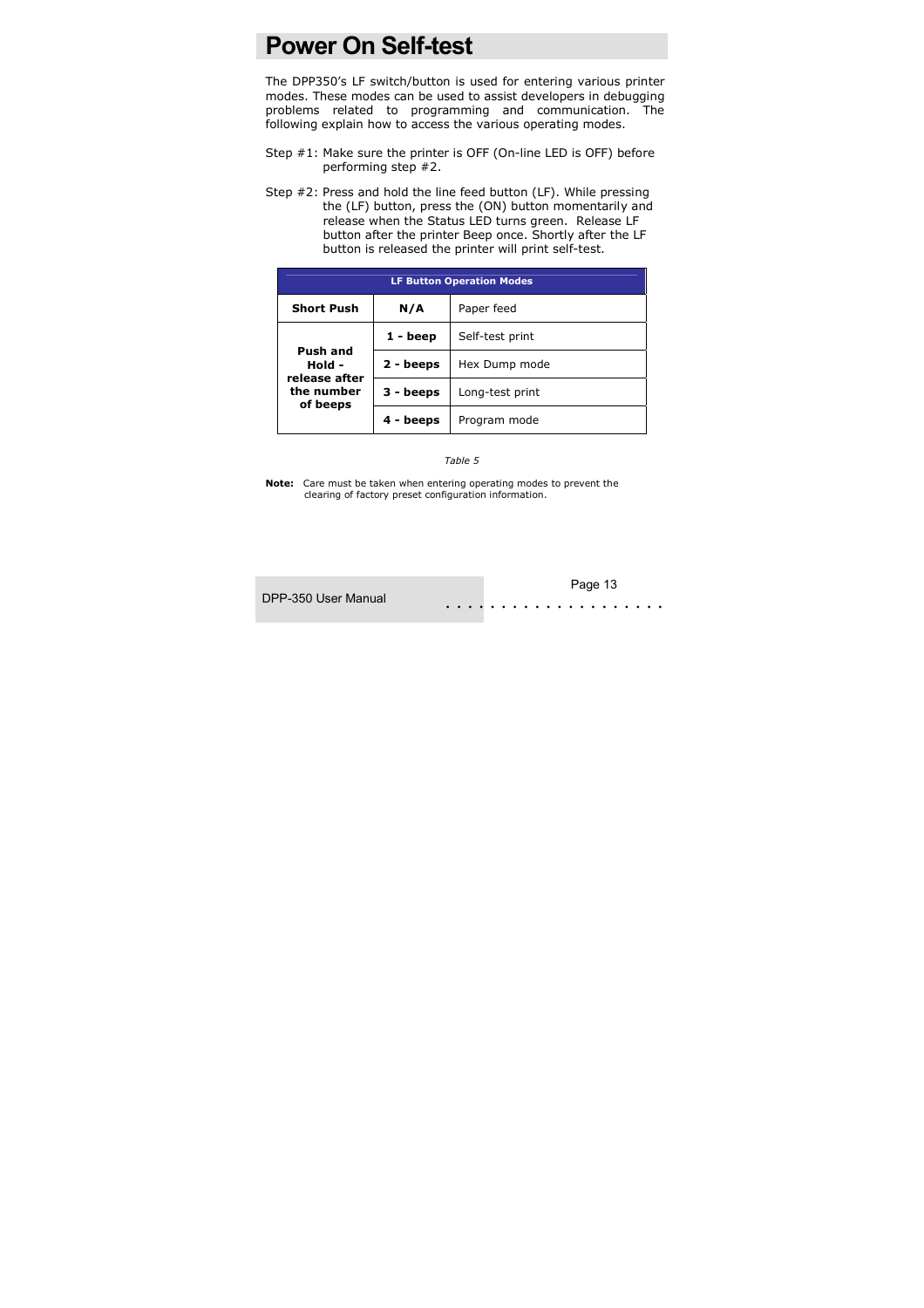### **Self-test**

The DPP-350 has a built-in test pattern that shows the printer's current configuration as well as the various resident printer fonts. The self-test can also be used as a troubleshooting tool to determine printing problems or battery level. The steps below show how the self-test is printed activated.



 *Figure 8* 

DPP-350 User Manual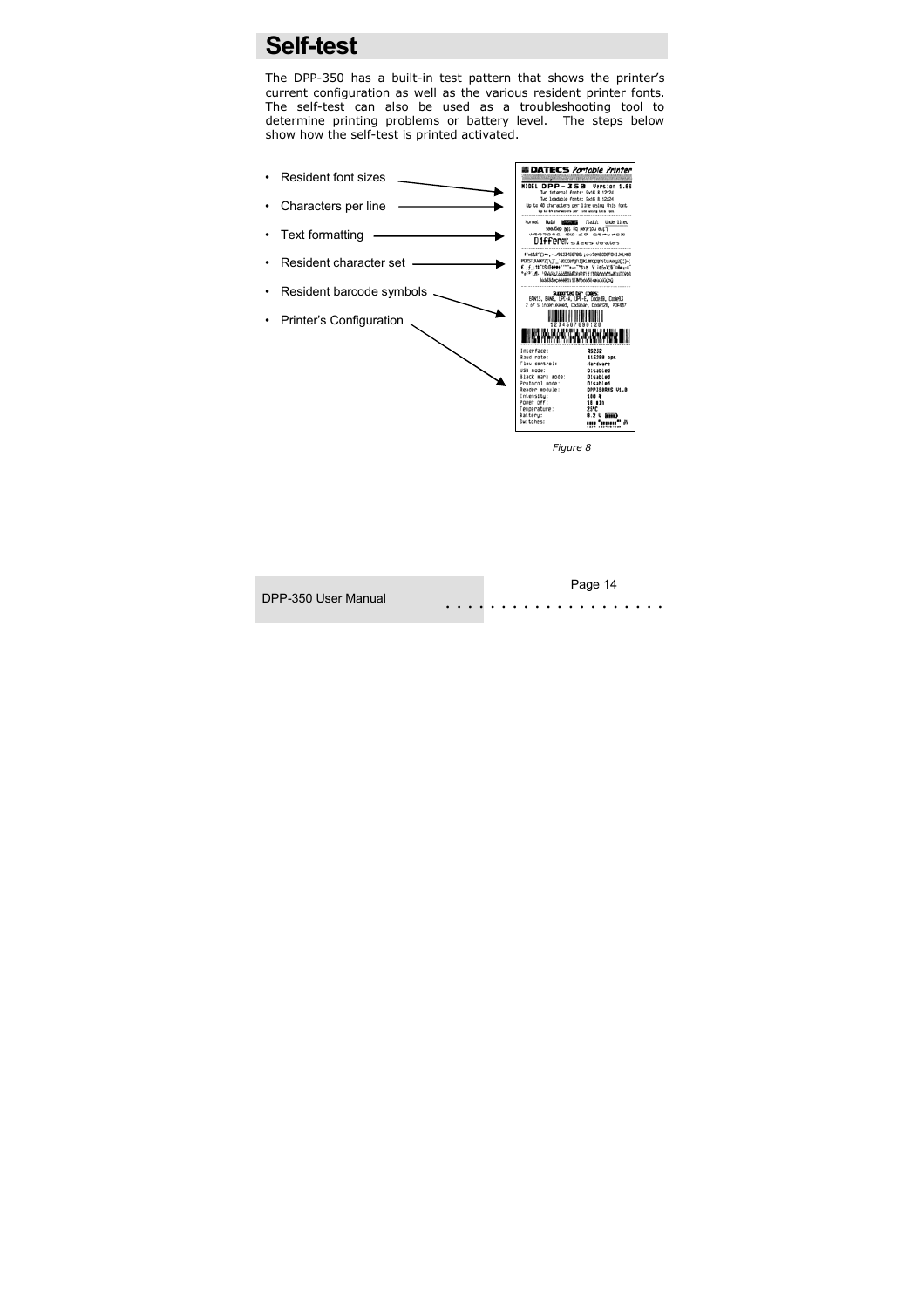### **Dip Switch Settings**

The DPP-350 is designed to use different methods of communications. Care must be taken to ensure that the DIP Switches are not changed from its default factory configuration unless required.

#### ♦ **DIP SWITCH SETTINGS:**

The printer has two absolutely different operation modes.

They are determined by the state of switch Sw2:

- OFF ESC/POS mode
- ON Hex Dump mode

| <b>Switch</b>   | <b>OFF</b>                      | OΝ                                      |
|-----------------|---------------------------------|-----------------------------------------|
| Sw1             | Wide paper roll<br>$(78$ mm $)$ | Thinner paper roll<br>$(58 \text{ mm})$ |
| Sw2             | ESC/POS mode                    | Hex Dump mode                           |
| Sw <sub>3</sub> | Hardware protocol               | Xon/Xoff protocol                       |
| Sw <sub>4</sub> | Normal operation mode           | Protocol mode                           |

*Table 6* 

DPP-350 User Manual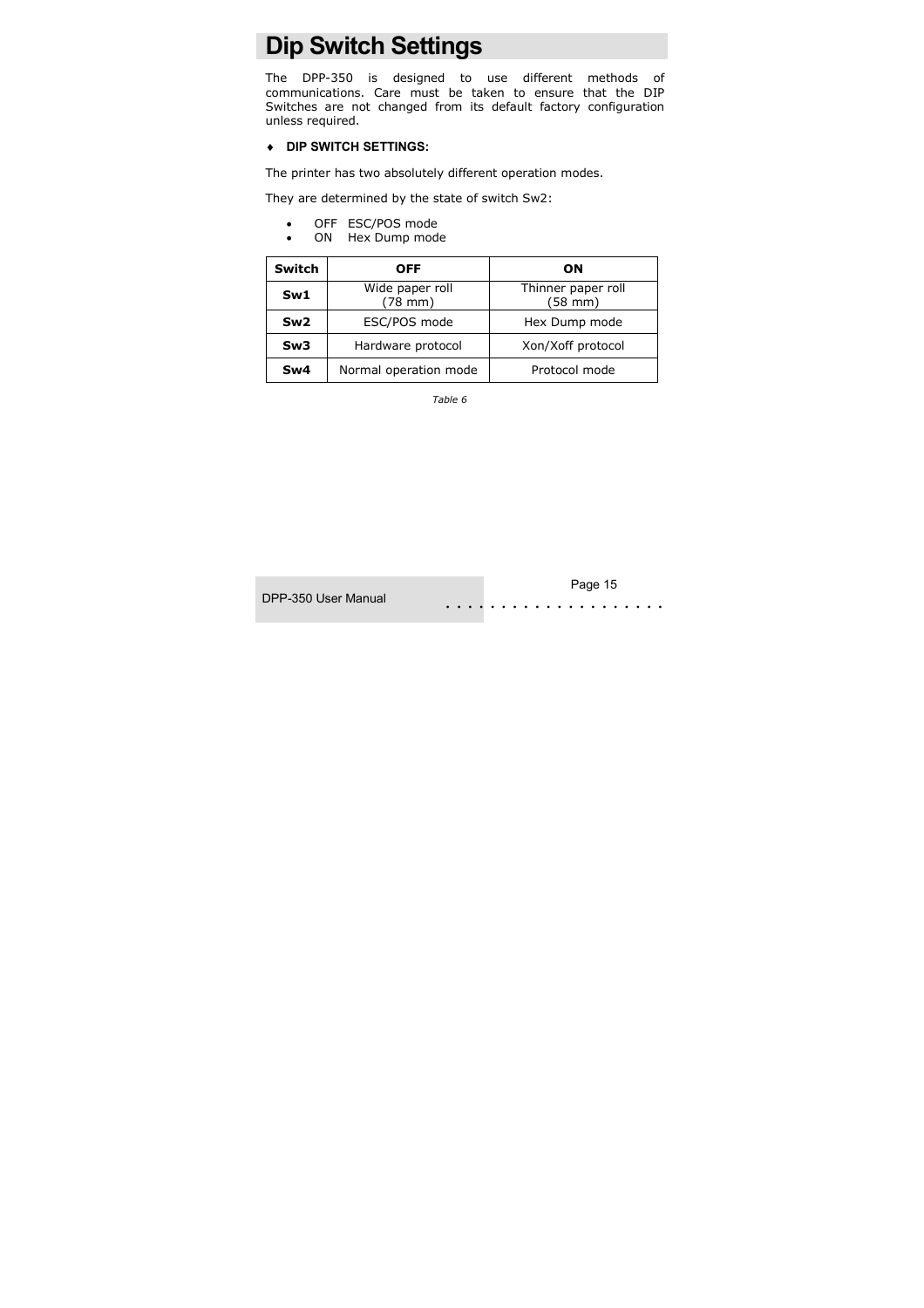### DIP Switch Location







*Figure 10* 

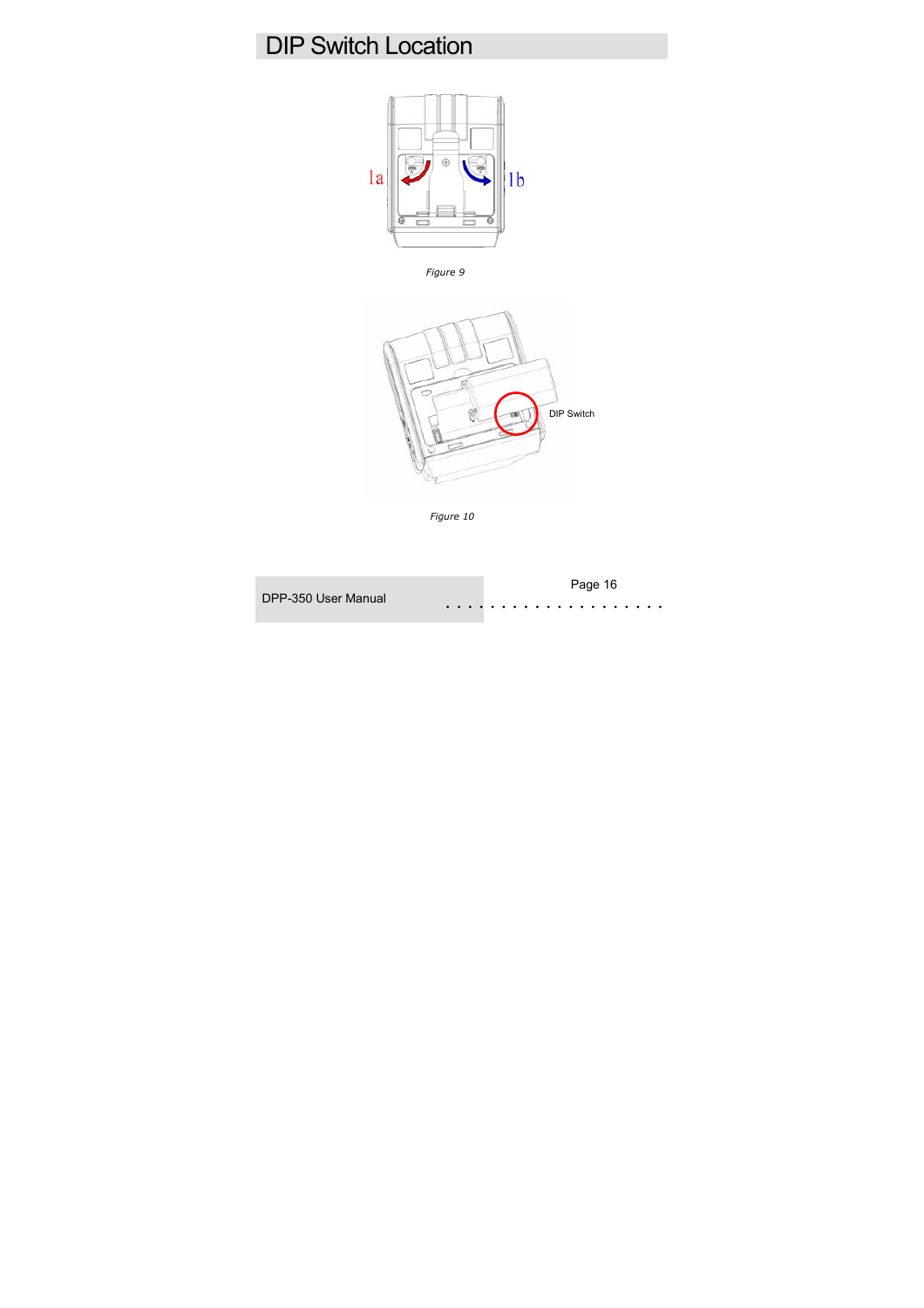### **Printer Configuration**

The DPP-350 uses nonvolatile memory for storing some of the printer default configuration. The following table shows the available options.

| <b>Memory Switch Options</b>                               |                       |  |
|------------------------------------------------------------|-----------------------|--|
| <b>Memory Switch</b><br>(see command reference GS command) | 1000000010            |  |
| <b>BAUD RATE</b>                                           | 115200 bps            |  |
| <b>POWER OFF TIME</b>                                      | 10 minutes            |  |
| <b>PRINT DENSITY</b>                                       | 100%                  |  |
| <b>CHARACTER TABLE</b>                                     | <b>WESTERN (1252)</b> |  |

*Table 7*

- Step #1: Make sure the printer is OFF (On-line LED is OFF) before performing step #2.
- Step #2: Press and hold the Power (ON) button. The Status LED flashes Green and after about 4 seconds holding the Power button the Status LED flashes Red and then turns Red. Release the button and wait for the printer to print out the current memory switch settings and instructions. Follow the printed instructions to make the necessary changes.
- **Note:** Care must be taken when changing factory preset configuration information.

. . . . . . . . . . . . . . . . . . . . Page 17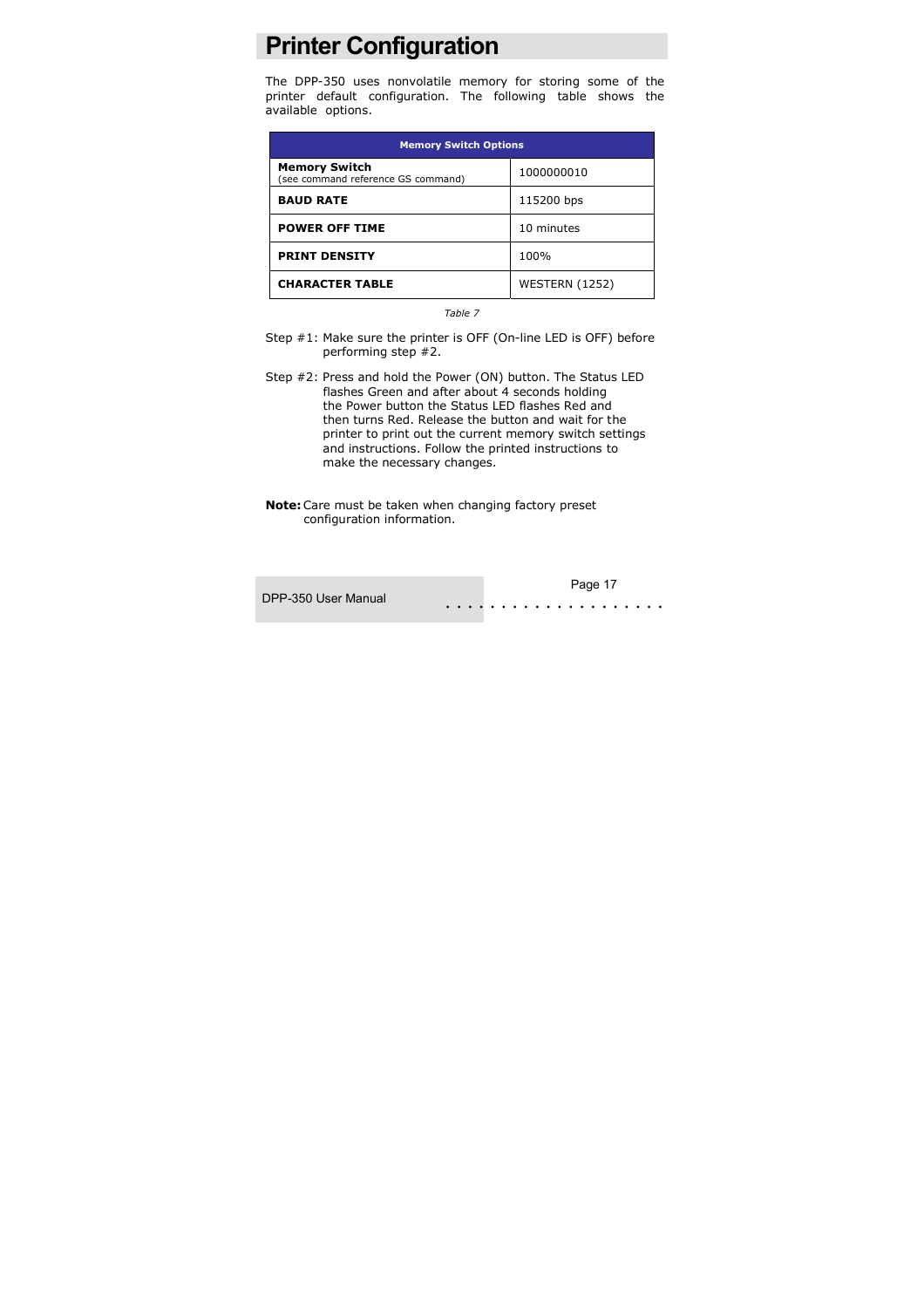### Setting Memory Switch

#### **MEMORY SWITCH SETTINGS:**

- Step #1: Make sure the printer is OFF (STATUS LED is OFF) before performing step #2.
- Step #2: Press and hold the Power (ON) button. The Status LED flashes Green and after about 4 seconds holding the Power button the Status LED flashes Red and then turns solid Red.
- Step  $#3$ : Release the button and wait for the printer to print out the current memory switch settings and instructions. Follow the printed instructions to make the necessary changes.
- **Note:** Care must be taken when changing factory preset configuration information.

| MEMORY SWITCHES: 1000000010                                     |                  |
|-----------------------------------------------------------------|------------------|
| <b>BAUD RATE:</b>                                               | 115200 bps       |
| AUTO OFF TIME:                                                  | $10 \text{ min}$ |
| PRINT DENSITY:                                                  | 100%             |
| CHARACTER TABLE: WESTERN (1252)                                 |                  |
| <b>HARDWARE SETUP</b><br><on off=""> - NO, <lf> - YES</lf></on> |                  |
| <b>CHANGE MEMORY SWITCHES?</b>                                  |                  |
|                                                                 |                  |
| <b>SAVE SETTINGS?</b>                                           |                  |
|                                                                 |                  |
| MEMORY SWITCHES: 1000000011                                     |                  |
| <b>BAUD RATE:</b>                                               | 115200 bps       |
| AUTO OFF TIME:                                                  | 5 min            |
| PRINT DENSITY:                                                  | 100%             |
| CHARACTER TABLE: WESTERN (1252)                                 |                  |
|                                                                 |                  |
| <b>HARDWARE SETTINGS STORED !</b>                               |                  |

DPP-350 User Manual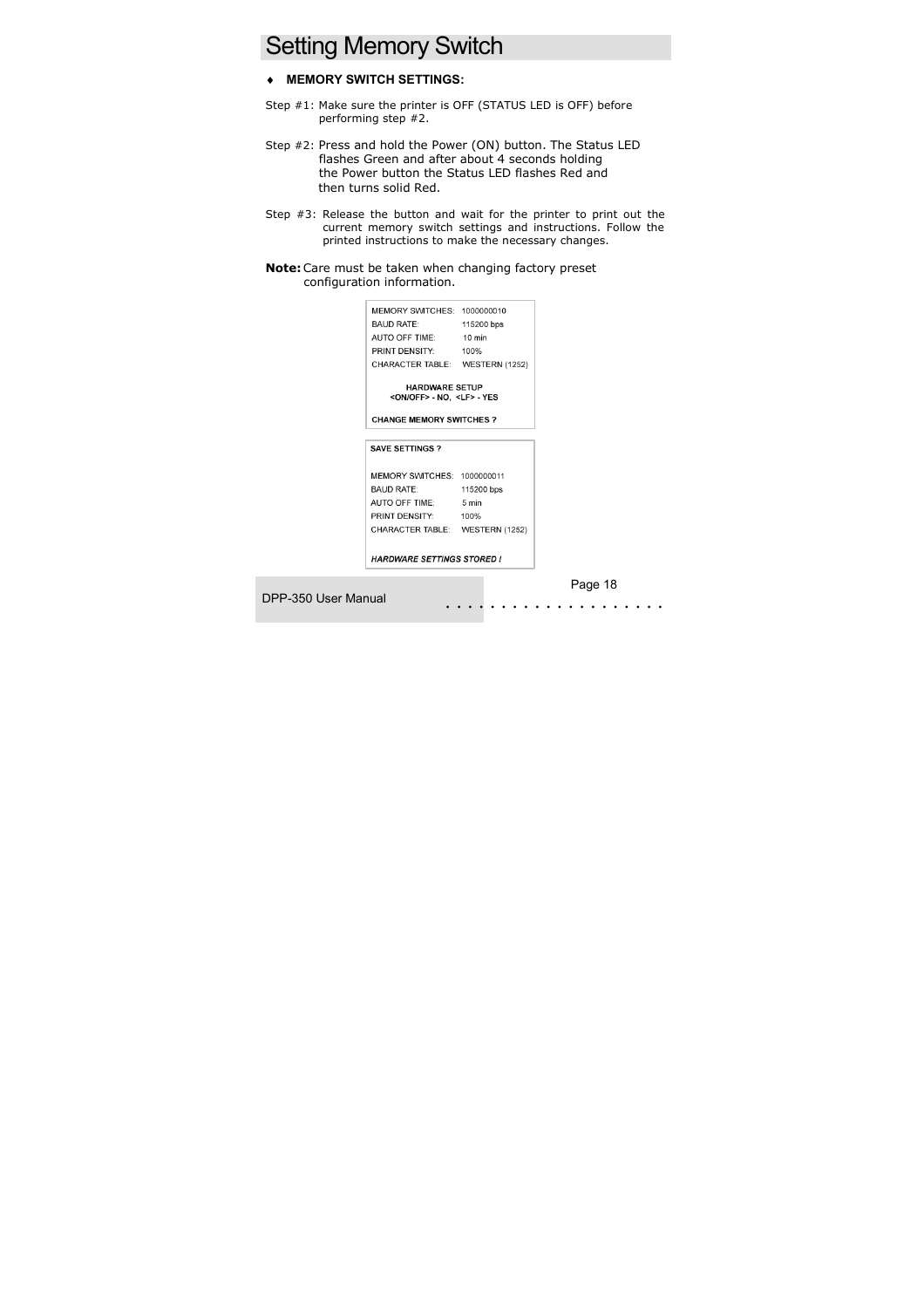### **Memory Switch Details**

```
SW1 FNARLE SOUND ?
SW2 EXECUTE <CR> AS <LF> ?
SW3 DISABLE <CR> COMMAND ?
SW4 N/A
SW<sub>5</sub> N/A
SW6 N/A
SW7 N/A
SW8 DISABLE DISCOVERABELITY ?
SW9 ENABLE USB INTERFACE ?
SW10 USB IN DEVICE MODE ?
CHANGE BAUD RATE ?
CHANGE AUTO OFF TIME ?
CHANGE PRINT DENSITY ?
CHANGE CHARACTER TABLE ?
CHANGE PAIRING INFO ?
SAVE SETTINGS ?
```
- **SW1: Enable/Disable buzzer**
- ♦ **SW2:** Execute <CR> Carriage Return as <LF> Line Feed.
- **SW3:** Disable <LF> Line Feed command.
- **SW4-7: Reserved for future features.**
- **SW8:** Prevents others from discovering printer when set to ENABLE. Must be set after pairing is completed.
- **SW9:** Allow the use of USB port for communications.
- **SW10: (OFF)** set USB as the host mode.

. . . . . . . . . . . . . . . . . . . . Page 19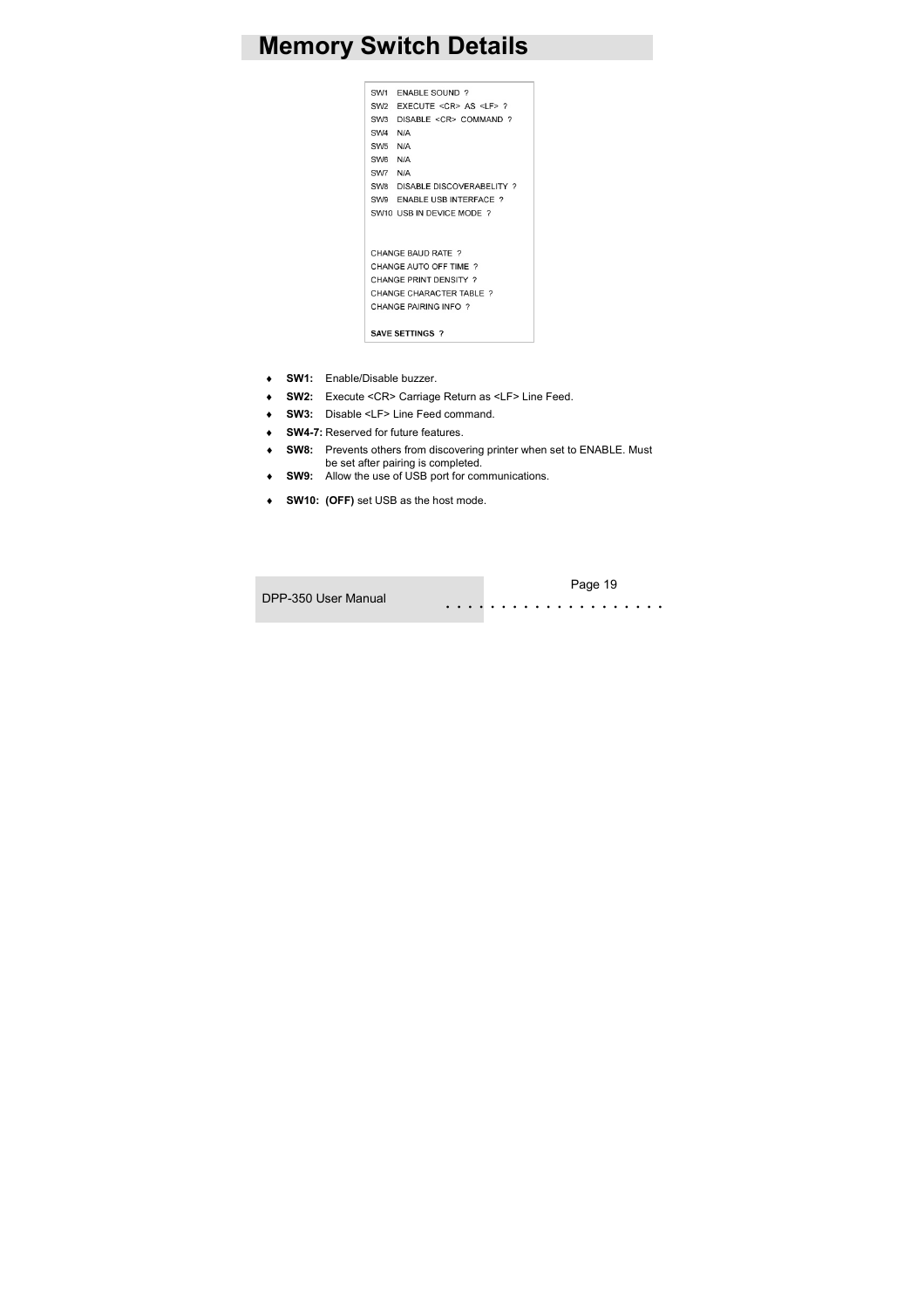# **Pairing Info Details**

**BAUD RATE:** Default is 115200

♦ **AUTO OFF TIME:** Default is 5 minutes

- ♦ **PRINT DENSITY:** Default is 100%
- **CHARACTER TABLE:** Default is WESTERN (1252)
- ♦ **PAIRING INFO:** DEFAULT is (SAVE = No)

#### **Notes:**

When saving pairing information, the printer remembers Bluetooth information of the last device connected (paired) to the printer. Saving pairing info prevents the printer from asking for passkey upon initialization. The process for using this option is described below.

"To speed this programming process, you may bypass the memory switch settings by indicating "NO" via pressing of the <ON/OFF> button when the printer prints "CHANGE MEMORY SWITCHES" as shown on page 17. This will advance you to the next level of setting where pairing can be found".

Saving Pairing Info:

- 1. Following instruction on page-17, change the Pairing Info option to [**Save = Yes**].
- 2. Turn the printer on and pair the printer to your Bluetooth device.
- 3. The printer will now remember the pairing information and not prompt user for a passkey on every printer initialization.

Clearing Pairing Info:

- 1. Following instruction on page-17, change the Pairing Info option to [**Save = No**].
- 2. Turn on the printer and pair the new Bluetooth device to the printer.
- 3. The printer will prompt user for a passkey on every printer initialization.

DPP-350 User Manual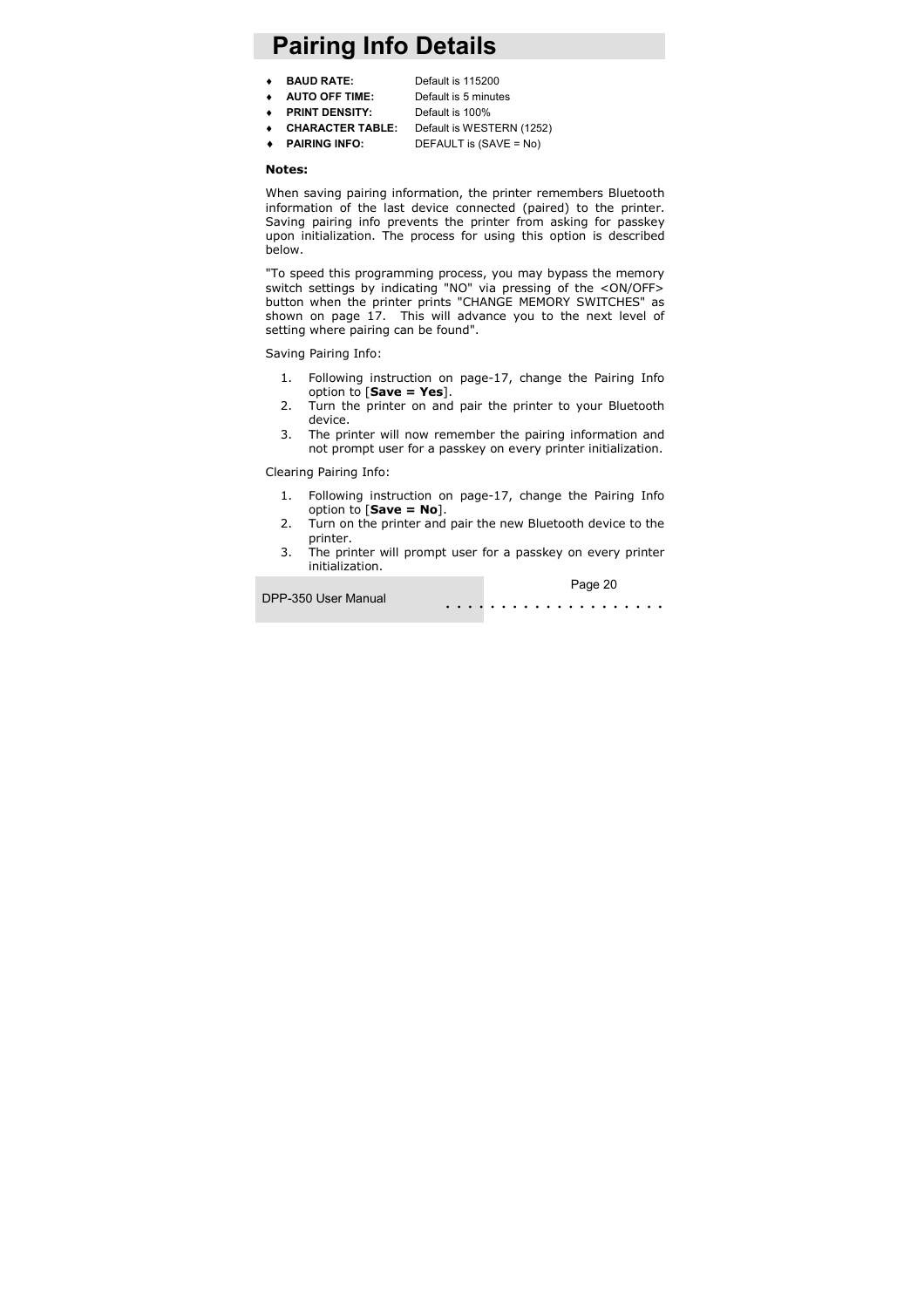# **Communication Configuration**

The following standard configurations should be used for the different communication methods.

- ♦ **Communication with PDA device**
- ♦ **Via Bluetooth/ USB/ Serial:**

| <b>Memory Switch Options</b>                                      |  |  |  |
|-------------------------------------------------------------------|--|--|--|
| Memory Switch (1 thru 10)<br>********010<br>(see page 16, 17, 18) |  |  |  |
| <b>Physical Switch Options</b>                                    |  |  |  |
| DIP Switch (1, 2, 3, 4) (see page 14)<br>$*$ , OFF, OFF, ON       |  |  |  |

Table 8

- ♦ **Communication with PC (using windows printer driver)**
- ♦ **Via Bluetooth/ USB./ Serial:**

| <b>Memory Switch Options</b>                                 |            |  |  |
|--------------------------------------------------------------|------------|--|--|
| Memory Switch (1 thru 10)                                    | *******011 |  |  |
| (see page 16, 17, 18)                                        |            |  |  |
| <b>Physical Switch Options</b>                               |            |  |  |
| DIP Switch (1, 2, 3, 4) (see page 14)<br>$*$ , OFF, OFF, OFF |            |  |  |

Table 9

- ♦ **Service mode (changing printer settings, loading firmware) communication with PC**
- **Via Serial**

| <b>Memory Switch Options</b>                                 |            |  |
|--------------------------------------------------------------|------------|--|
| Memory Switch (1 thru 10)                                    | *******011 |  |
| (see page 16, 17, 18)                                        |            |  |
| <b>Physical Switch Options</b>                               |            |  |
| DIP Switch (1, 2, 3, 4) (see page 14)<br>$*$ , OFF, $*$ , ON |            |  |

Table 10

\* - depending on user requirements can be 1 or 0

**Notes:** When not using Driver/SDK developer tools, set DIP Switch 4 to OFF.

DPP-350 User Manual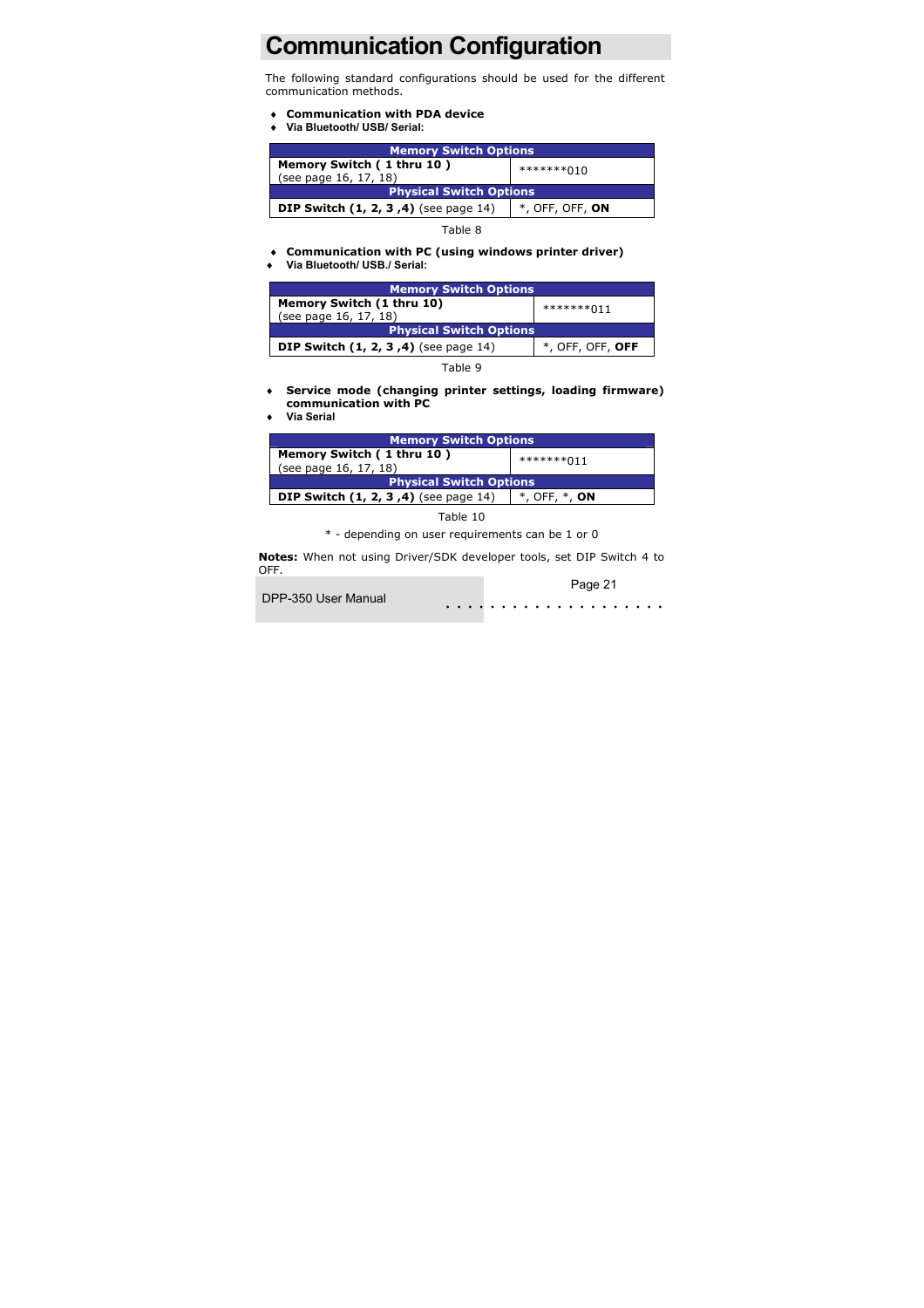### Connecting Device

The DPP-350 is designed to use different methods of communications. Care must be taken to ensure that the DPP-350 USB or Serial connector and PDA & Smartphone connector are not accidentally damaged. The figures below show how to attach the different device to the DPP-350.

- Serial / USB ( Cabled ) Version:
	- Connect the DPP-350 using Mini USB or Serial cable is shown in the figure below.





- ♦ **BLUETOOTH® ( Wireless ) Version:** 
	- The DPP-350 Bluetooth® version uses Bluetooth® wireless technology to connect to Bluetooth® enable devices. See page 19 for details on Bluetooth<sup>®</sup> setup.









DPP-350 User Manual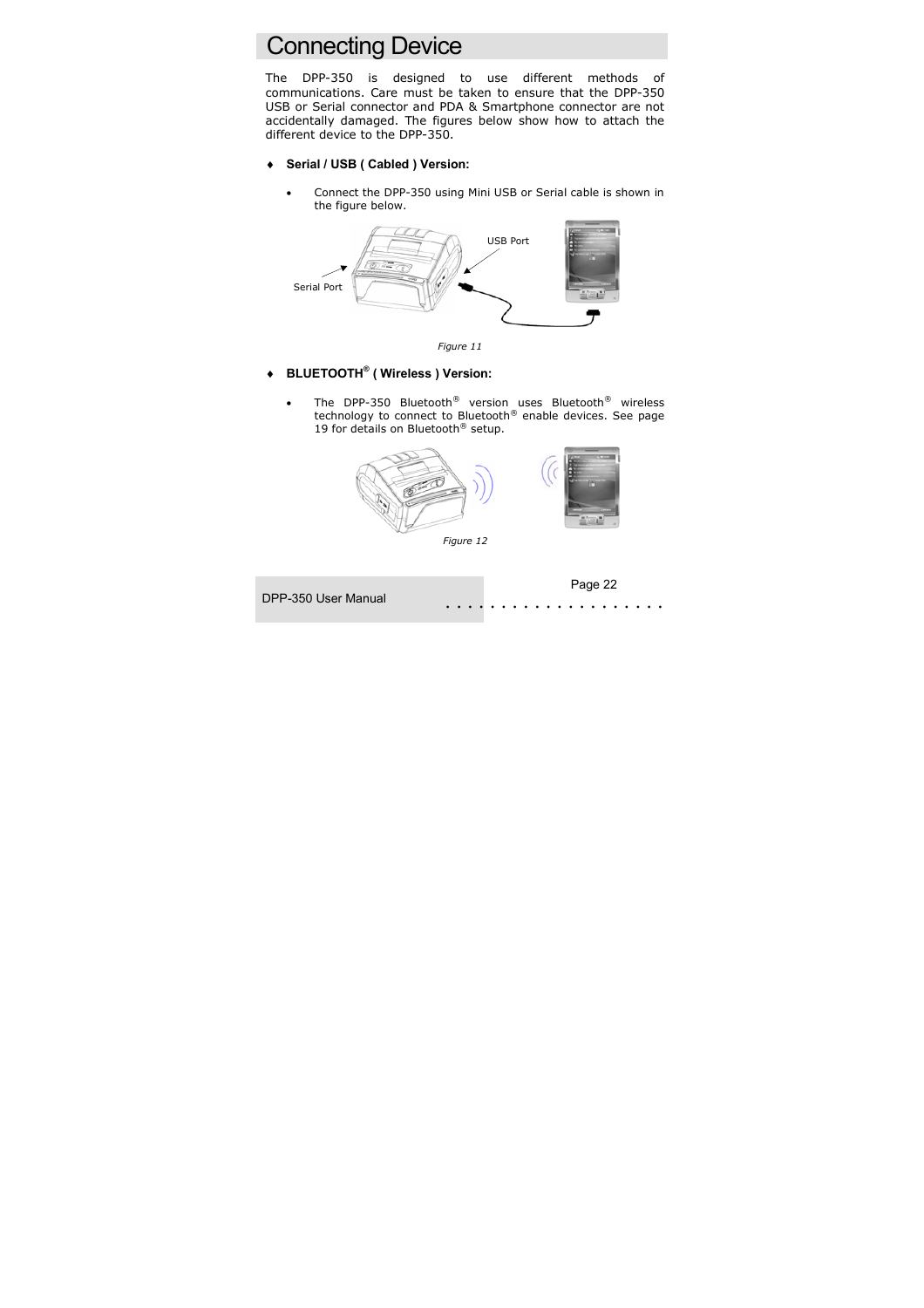# **Bluetooth® Setup**

#### **Adding New Bluetooth® Device to PDA or Smartphones**

The following is a brief explanation on how to [**Pair**] your Bluetooth® DPP-350 to PDA & Smartphones.

#### **BlackBerry Devices:**

*Add Device* or Pairing Bluetooth® peripherals to BlackBerry devices require the use of the device Bluetooth<sup>®</sup> manager. Image on the right shows a typical Blackberry Bluetooth® manager. When adding / pairing the DPP-350, use the [**0000**] pairing key when prompted.

#### **Windows Mobile Devices:**

Creating a *New Partnership* or Pairing Bluetooth® peripherals to your Windows Mobile devices require the use of the device Bluetooth® manager. Image on the right shows a typical Windows Mobile Bluetooth® manager. When adding / pairing the DPP-350, use the [**0000**] pairing key when prompted.

#### **Palm Devices:**

*Add Device* or Pairing Bluetooth® peripherals to your Palm devices require the use of the device Bluetooth® manager. Image on the right shows a typical Palm Bluetooth® manager. When adding / pairing the DPP-350, use the [**0000**] pairing key when prompted.



| ピンマー ok<br><b>Cisettings</b>                                                                           |
|--------------------------------------------------------------------------------------------------------|
| Bluetooth                                                                                              |
| Tap New Partnership to scan for other<br>Bluetooth devices. Tap on a device to modify<br>its settinas. |
| New Partnership                                                                                        |
| Mode Devices COM Ports                                                                                 |



# . . . . . . . . . . . . . . . . . . . . Page 23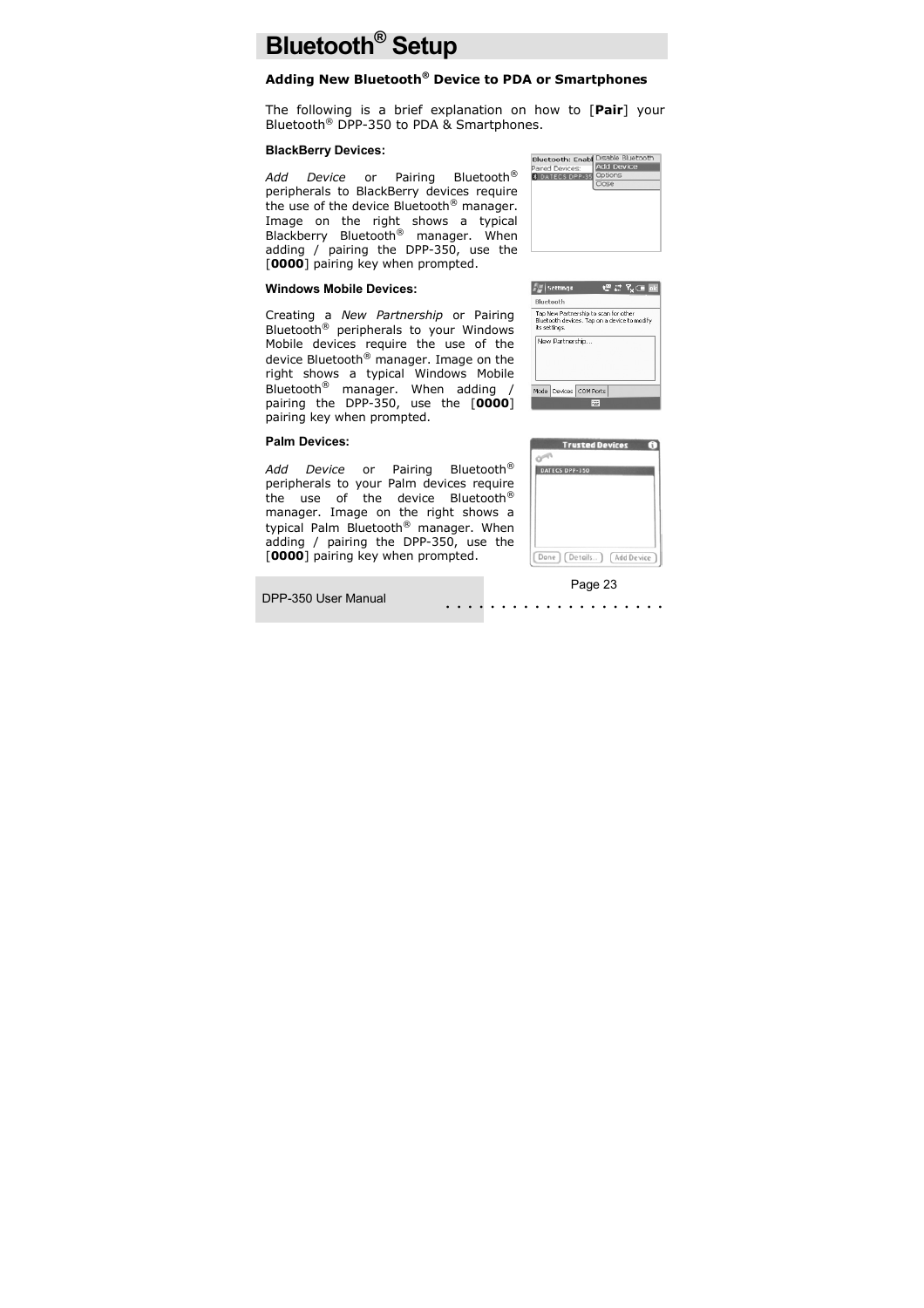### **Loading Drivers**

#### **Loading DPP-350 drivers for you're PDA or Smartphones.**

#### **BlackBerry Devices:**

*Blackberry Desktop Manager* shown in the figure on the right is used to load third party software on to your device.

Please review your device's documentation on how to use the Application Loader Option to load software on to your device.

#### **Windows Mobile Devices:**

*Active Sync* shown in the figure on the right is used to install third party applications on to your mobile device.

Please review your device's documentation on how to use the Active Sync Manager to load new software on to your device.

In most cases you only need to run the DPP-350 installer to start the installation.

#### **Palm Devices:**

*Palm Install Manager Application* shown in the figure on the right is used to install third party applications on to your device.

Please review your device's documentation on how to use the Palm Install Manager Application to load new software on to your device. In most cases you only need to drag & drop DPP-350 PRC files in installer and click Add.



| <b>LEGENHOW Programs</b>                                                                                                                                     |  |
|--------------------------------------------------------------------------------------------------------------------------------------------------------------|--|
| Select a program) check box il you want to install it on your<br>noble device, or clear the check box if you want to remove the<br>program from your device. |  |
| Note: If a program that you installed is not listed. the program was:<br>not designed to be used on your mobile device.                                      |  |
|                                                                                                                                                              |  |
| <b><u>Retrieving Device Data</u></b>                                                                                                                         |  |
| <b>Applications Already Installed</b>                                                                                                                        |  |
| "Printer Utility" is already installed. Do you want to proceed with the re-installiaggrade?                                                                  |  |
| to:<br><b>Tes</b>                                                                                                                                            |  |
| youce request to seabled program.<br>Space available on device<br>P lead popus it's the dring intaking folder                                                |  |
| - Renove from both locations<br>To senove the selected program from both<br>your device and this computer, click Remove.                                     |  |
|                                                                                                                                                              |  |



DPP-350 User Manual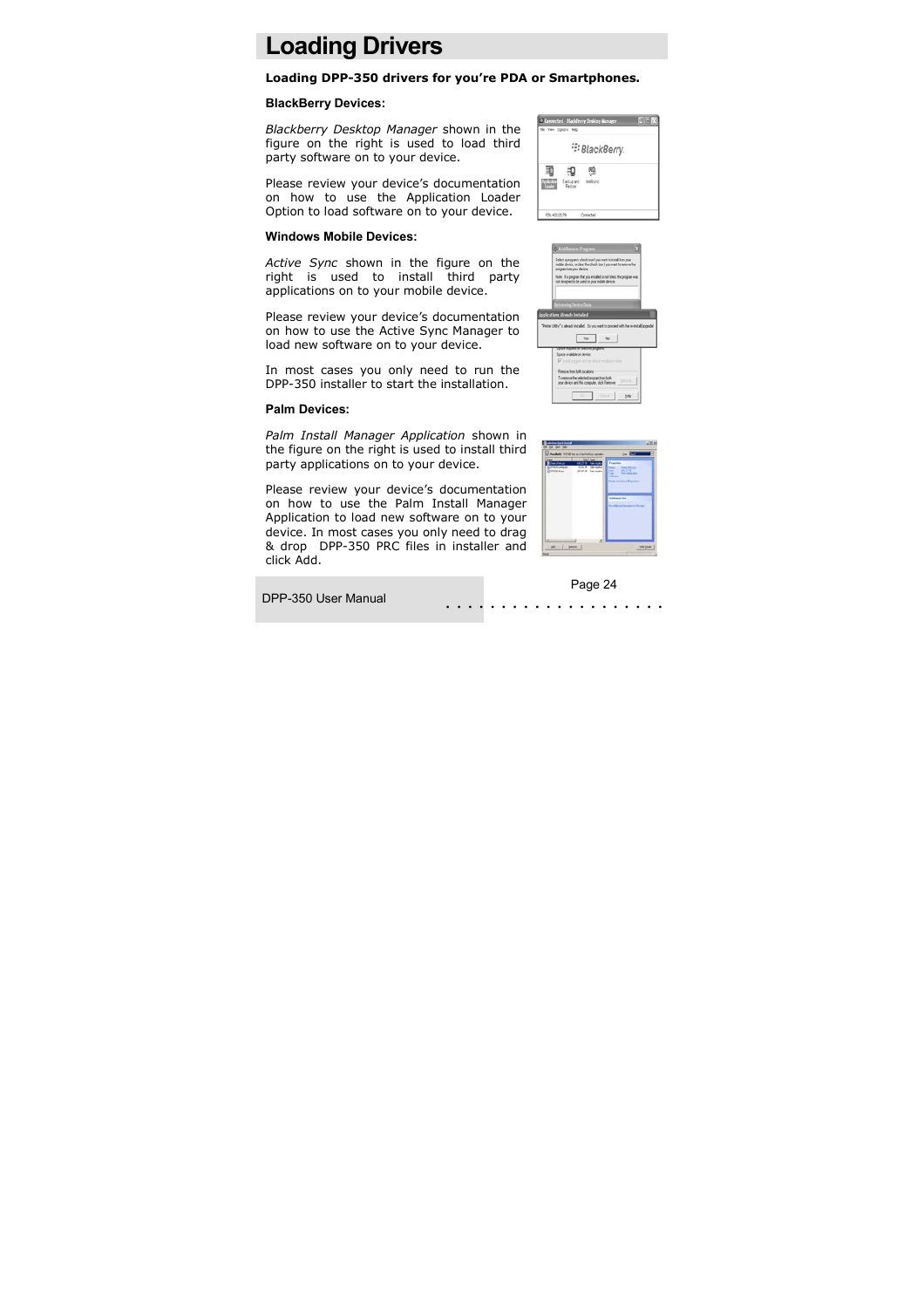### **Magnetic Card Reader (MS Version)**

The DPP-350 has a built-in magnetic card reader. The card reader incorporates a (3)-track magnetic read head requiring a single swipe to read field data from all three tracks.



*Figure 13* 

The reader's magnetic head faces towards the front of the printer. When placing the card into the reader, the magnetic strip must be facing as show in the figure above. Keep the bottom edge of the card flat on the inner base of the reader to ensure that the magnetic strip passes over the read head evenly.

When swiping the card through the reader, use an even consistent motion from start to finish.

The speed of swiping can vary however the speed must be consistent from start to finish of the swipe in order to accurately read card data.

#### **User Notes:**

To use the magnetic card reader feature, special software must be used to read and process the card information. If you do not have card reading software, please consult your reseller to find out if this software is available or contact DATECS for recommendations on compatible third party software solutions.

DPP-350 User Manual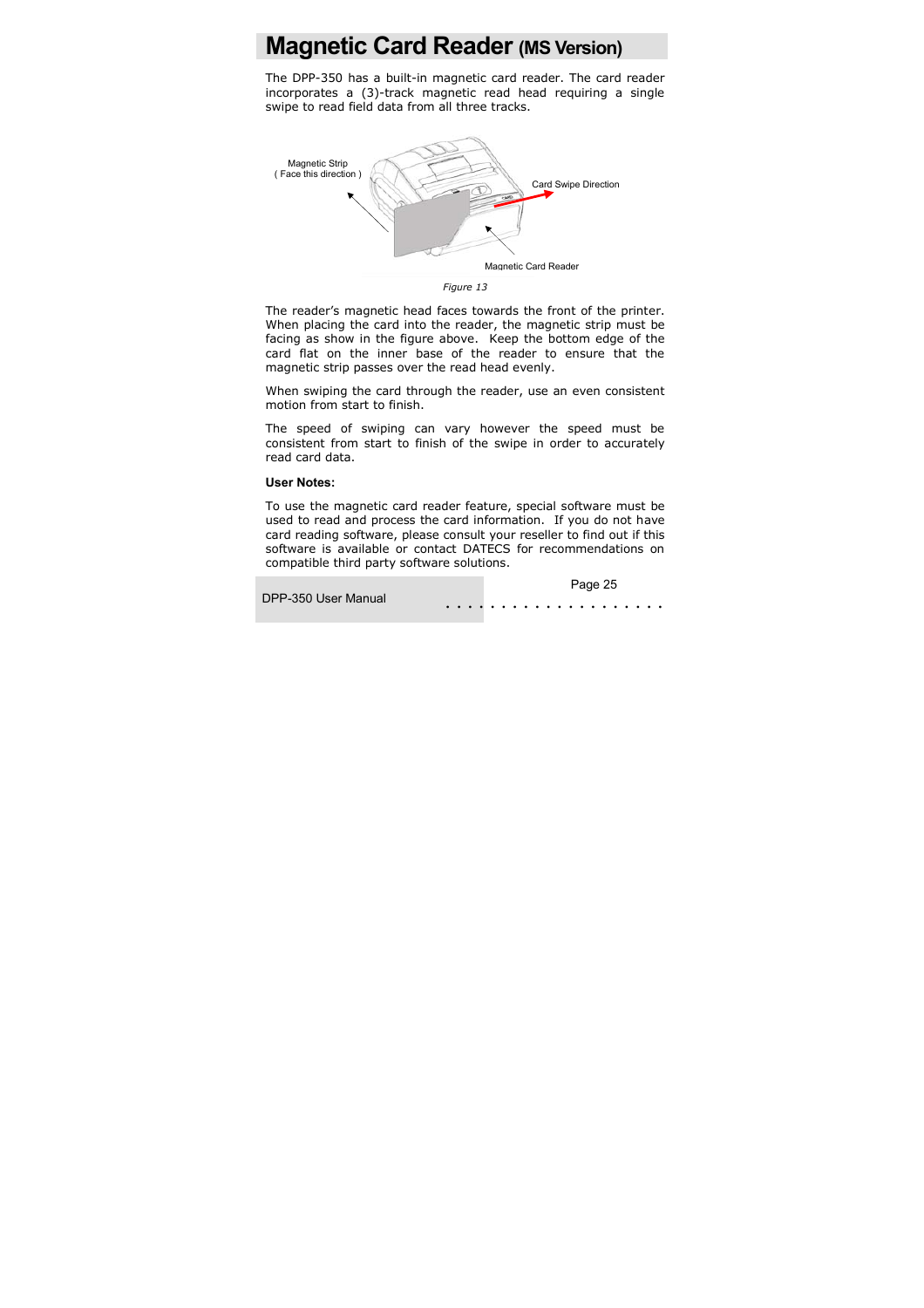### **Smart Card Reader (SC Version)**

The DPP-350 has a built-in smart card reader (optional). The smart card reader is designed to read information stored embedded on smart chips and process the information using device side software.



*Figure 14* 

When placing the card into the reader, the smart chip must be facing to the front of the printer as show in the figure above. Insert the card in to the reader until the card stops.

#### **User Notes:**

To use the smart card reader feature, special software must be used to read and process the smart chip information. Please con– sult your reseller if this software is available or contact DATECS for recommendations on compatible third party software solutions.

. . . . . . . . . . . . . . . . . . . . Page 26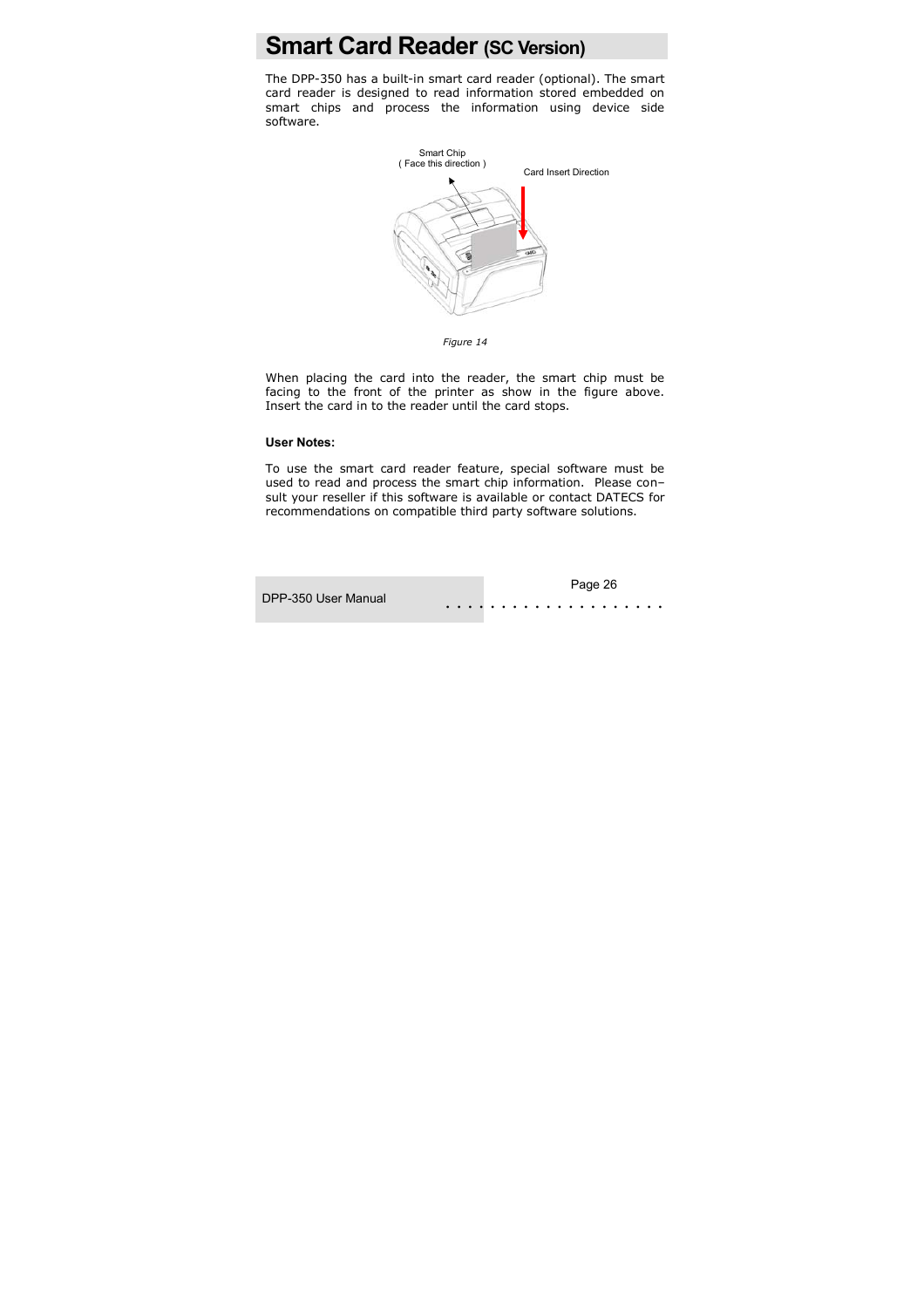### **MIFARE Reader (MF Version)**

The DPP-350 has a built-in MIFARE reader (optional). The MIFARE reader is designed to read information stored embedded on MIFARE contactless cards or tags and process the information using device side software.



*Figure 15* 

 Place the MIFARE card close to the printer facing the front of the printer as shown in the figure above.

#### **User Notes:**

To use the MIFARE reader feature, special software must be used to read and process the card information. Please consult your reseller if this software is available or contact DATECS for recommendations on compatible third party software solutions.

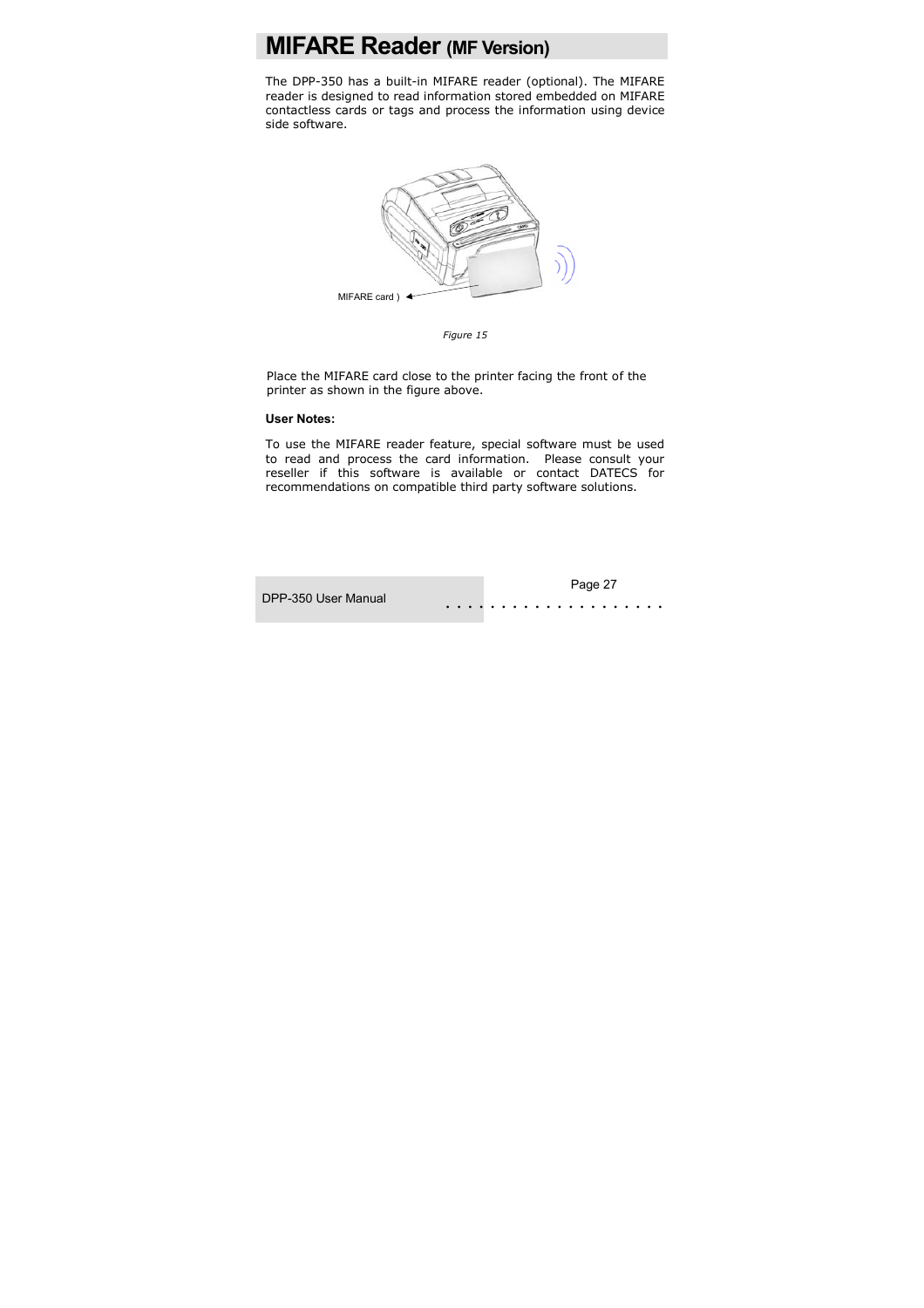### **Replacing Battery**

To replace the battery in the DPP-350 thermal printer follow the steps below.

#### **Steps:**

- 1. Turn over the DPP-350 and place on a flat surface. Rotate the (2) locking levers as shown in the figure on the right.
- 2. Lift the battery cover as showed in the figure on the right.

3. Lift the battery as shown in the figure on the right.

*Figure 18* 

*Figure 16* 

*Figure 17* 

4. Detach the battery connector as shown in the figure on the right. Reverse Steps 1-4 to install the new battery pack.

*Figure 19* 

. . . . . . . . . . . . . . . . . . . . Page 28







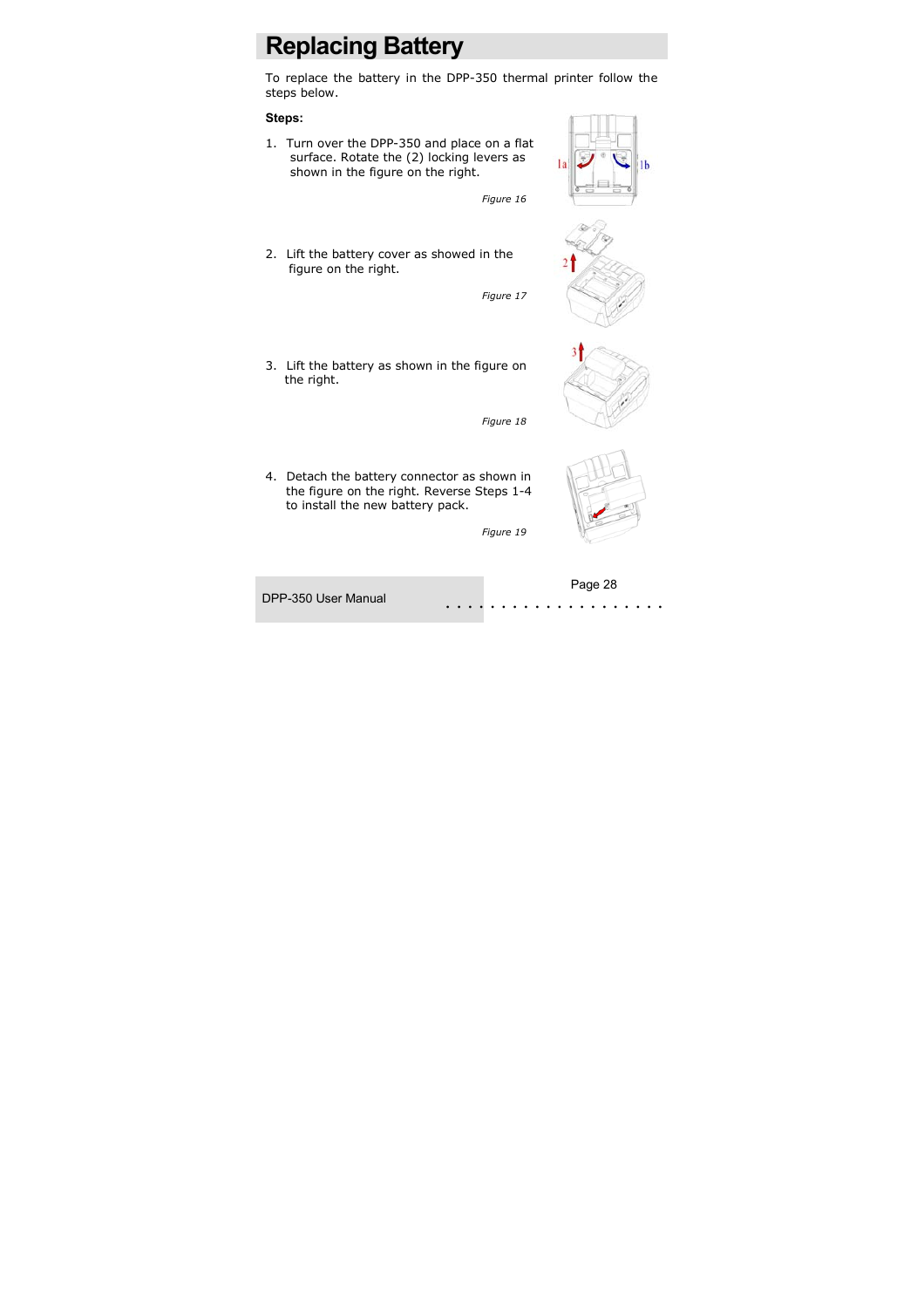### **Developing Solution**

Integrating the DPP-350 into your mobile solution requires the use of the DPP-350 PDA & Smartphone SDK. The SDK incorporates API specific to developing printing applications and using the integrated Magnetic Card Reader / Smart Card Reader / MIFARE Reader capability of the DPP-350.

The table below shows the SDKs currently available for PDA & Smartphone devices.

| <b>OS</b>         | <b>Language</b> | SDK - IDE                              |
|-------------------|-----------------|----------------------------------------|
| BlackBerry        | Java            | RIM BlackBerry Java JDE 4.1 and higher |
| Palm One          | $C_{++}$        | Code Warrior                           |
|                   | <b>Basic</b>    | Satellite Forms                        |
|                   | <b>Basic</b>    | <b>NS Basic</b>                        |
| Windows<br>Mobile | VB.Net          | Microsoft Visual Studio 2005 (.Net)    |
|                   | $C + +$         | Microsoft Visual Studio 2005 (.Net)    |
|                   | C Sharp         | Microsoft Visual Studio 2005 (.Net)    |

*Table 13* 

For details on using the DPP-350 SDK, please refer to the SDK's documentation.

DPP-350 User Manual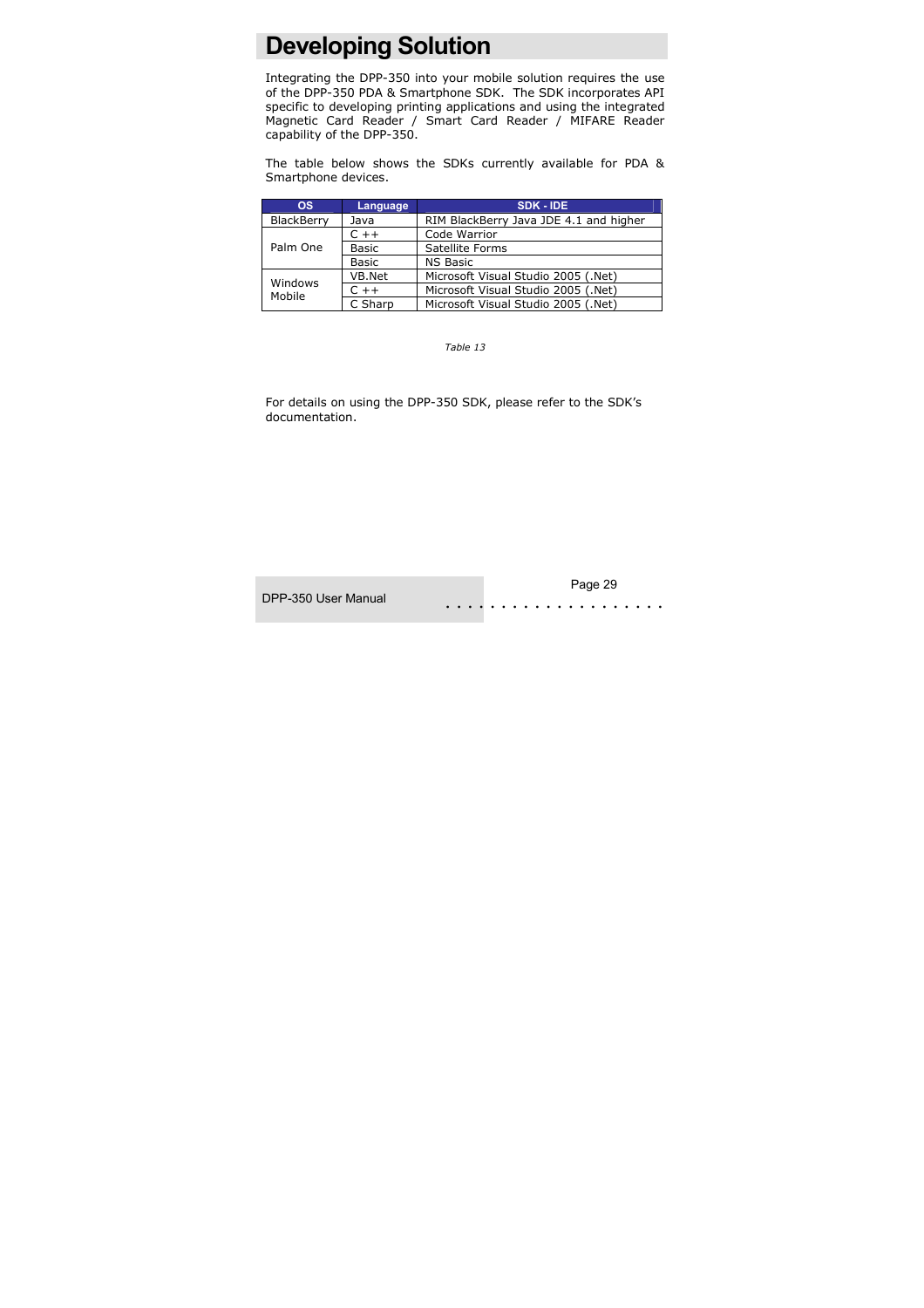### **Troubleshooting**

If you're having printing problem refer to the table below for possible causes.

| <b>Item</b>    | Problem                                                                                 | <b>Possible Cause</b>                                                                                                                                                                                                                                                                |
|----------------|-----------------------------------------------------------------------------------------|--------------------------------------------------------------------------------------------------------------------------------------------------------------------------------------------------------------------------------------------------------------------------------------|
| 1              | Paper feeds<br>after issuing a<br>print job but no<br>printed text<br>visible on paper. | Thermal media is specially coated<br>on<br>outside of roll. Remove paper roll and<br>reload properly. See section "Loading<br>Paper" for details on loading paper.<br>Paper cover not installed properly. See<br>section "Loading Paper" for details<br>on<br>replacing paper cover. |
|                | On-line LED                                                                             | Battery voltage low.                                                                                                                                                                                                                                                                 |
| $\overline{2}$ | hlinks RFD<br>continuously.                                                             | Printer out of paper or Paper not properly<br>loaded. See section "Loading Paper" for<br>details on loading paper.                                                                                                                                                                   |
| 3              | Strange<br>characters are<br>printed when<br>printing.                                  | Battery voltage low.<br>See section<br><sub>on</sub><br>charging battery pack.                                                                                                                                                                                                       |
| 4              | On-line LED<br>always flashing<br>RED                                                   | Battery voltage low, Paper empty or other<br>error occurred. See section on charging<br>battery pack or loading paper.                                                                                                                                                               |
| 5              | Printer stops<br>responding to<br>print and paper<br>feed commands.                     | Remove battery for 5 seconds<br>and<br>reconnect battery.                                                                                                                                                                                                                            |
| 6              | Printing is light<br>or missing only                                                    | Paper cover not properly installed. See<br>section on loading paper.                                                                                                                                                                                                                 |
|                | on half of the<br>print width.                                                          | Mechanism jarred loose. Contact technical<br>support.                                                                                                                                                                                                                                |

*Table 14* 

DPP-350 User Manual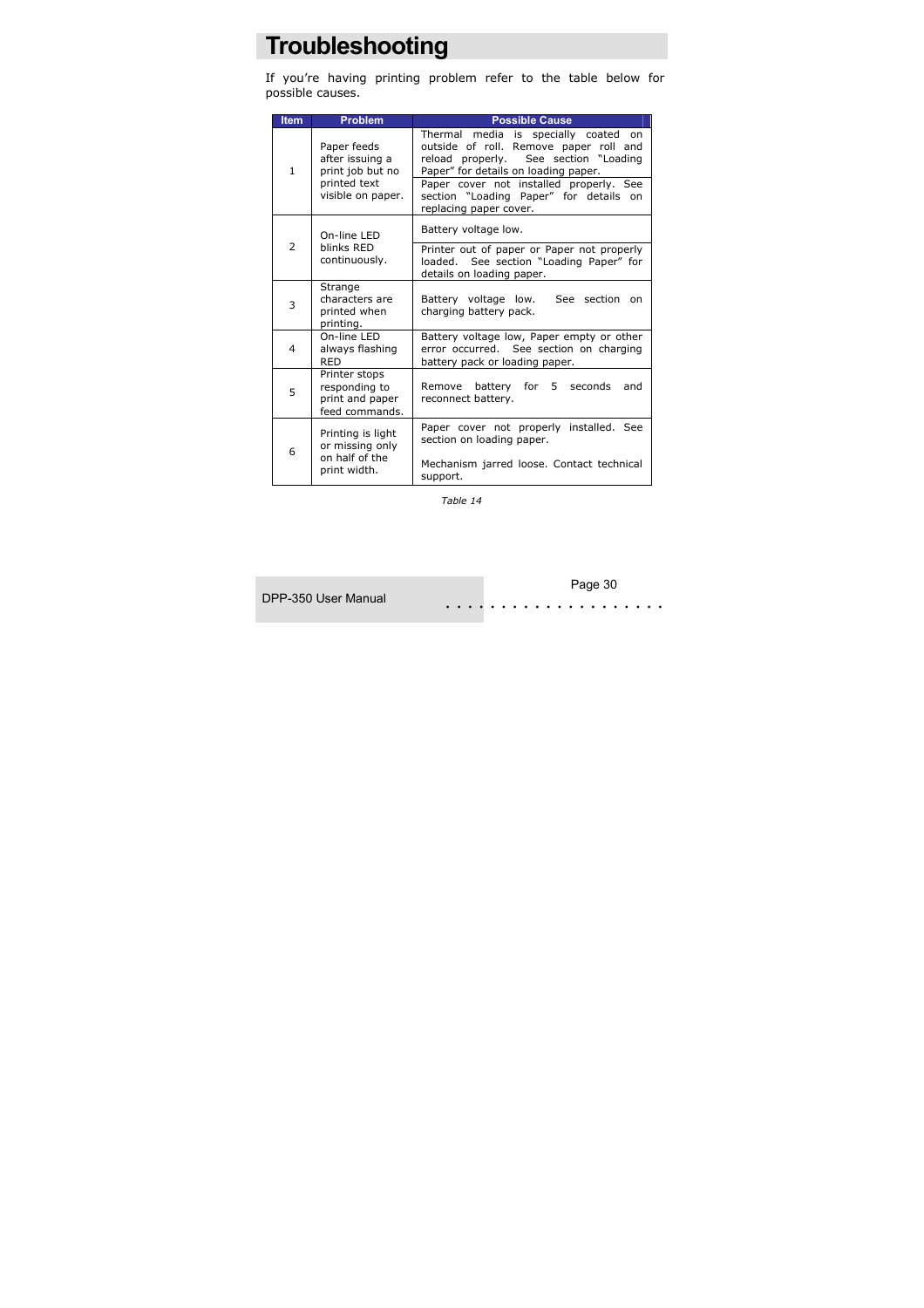# **List of commands for ESC/POS mode**

| $\mathbf{1}$   | <b>BEL</b>        | Sounds the buzzer                                                                          |
|----------------|-------------------|--------------------------------------------------------------------------------------------|
| $\overline{2}$ | HТ                | Horizontal Tab command                                                                     |
| 3              | LF.               | Printing a line and Paper Feeding command                                                  |
| $\overline{4}$ | FF                | Printing and paper feeding to the black mark position                                      |
| 5              | CR                | The operation of the command depends on the state of the<br>configuration flags 2, 3 and 4 |
| 6              | $DC2 =$           | Image LSB/MSB select                                                                       |
| 7              | <b>DC3</b> (      | DC3 (Ruled line) commands sequence start                                                   |
| 8              | $DC3 +$           | Sets the ruled line ON                                                                     |
| 9              | DC3 -             | Sets the ruled line off                                                                    |
| 10             | DC3 A             | Selects ruled line A                                                                       |
| 11             | DC3 B             | Selects ruled line B                                                                       |
| 12             | DC3 C             | Clears selected ruled line buffer                                                          |
| 13             | DC3 D             | Sets a single dot in selected ruled line buffer                                            |
| 14             | DC3 F             | Ruled line pattern set                                                                     |
| 15             | DC3L              | Ruled line line set                                                                        |
| 16             | DC3 M             | Selects ruled line combine mode                                                            |
| 17             | DC3 P             | Ruled line 1 dot line print                                                                |
| 18             | DC3 p             | Ruled line n dots line print                                                               |
| 19             | DC3 v             | Ruled line image write                                                                     |
| 20             | <b>CAN</b>        | Canceling print data in page mode                                                          |
| 21             | <b>ESC FF</b>     | Printing data in page mode                                                                 |
| 22             | <b>ESC RS</b>     | Sounds the buzzer                                                                          |
| 23             | <b>ESC SP</b>     | Setting character spacing                                                                  |
| 24             | ESC#              | Setting EURO symbol position                                                               |
| 25             | ESC \$            | Specifying the absolute horizontal position of printing                                    |
| 26             | ESC %             | Selecting/Canceling the printing of downloaded user<br>character sets                      |
| 27             | ESC &             | Selecting user character set                                                               |
| 28             | ESC!              | Specifying printing mode of text data                                                      |
| 29             | ESC*              | Printing graphical data                                                                    |
| 30             | $\mathsf{esc}\$ + | Switch's OFF the printer                                                                   |

DPP-350 User Manual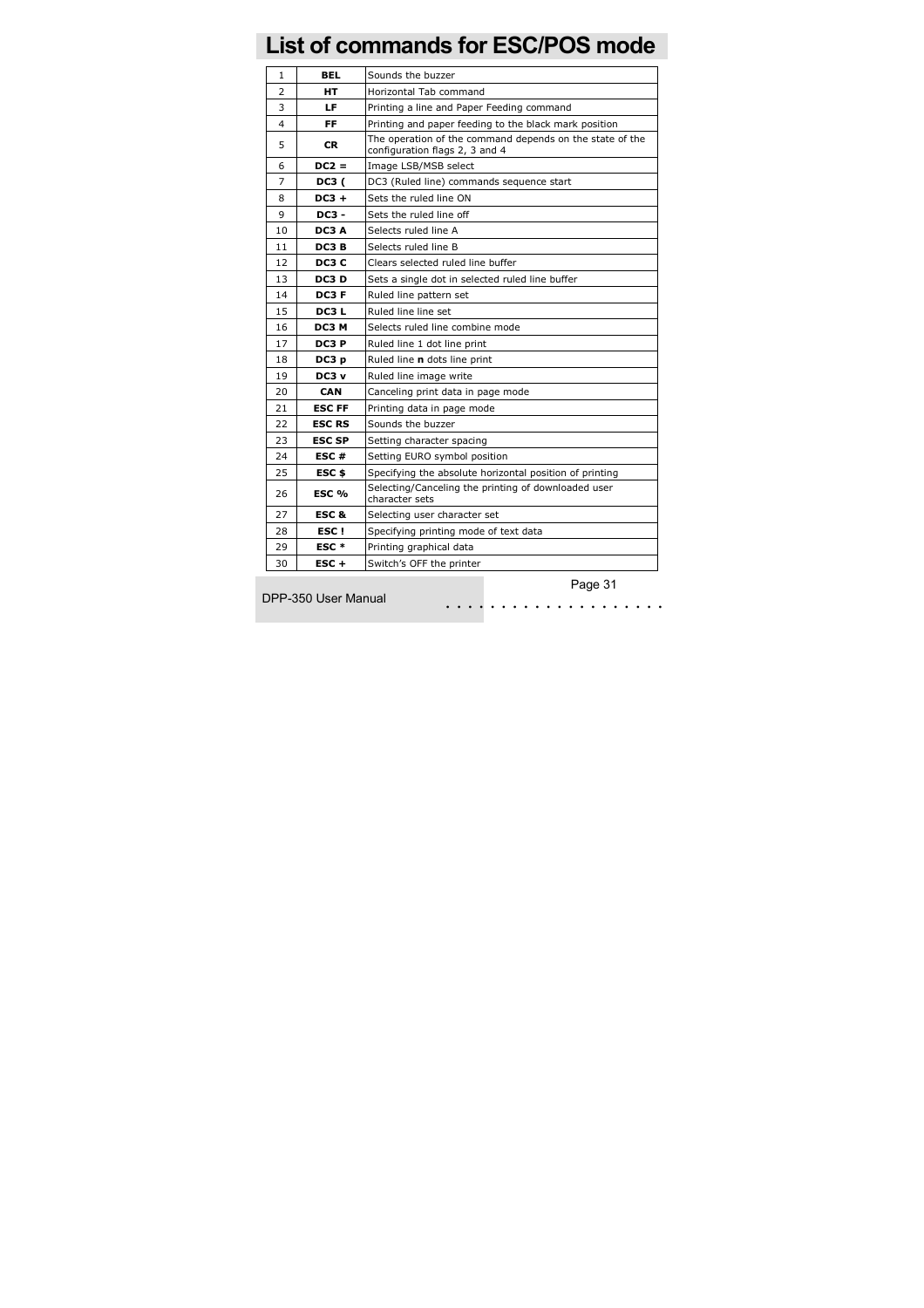| 31 | ESC -            | Selecting/Canceling underlining                           |
|----|------------------|-----------------------------------------------------------|
| 32 | ESC.             | Printing self test/diagnostic information                 |
| 33 | ESC <sub>2</sub> | Specifying 1/6-inch line feed rate                        |
| 34 | ESC <sub>3</sub> | Specifying line feed rate n/203 inches                    |
| 35 | $\texttt{esc}$   | Changes print direction to opposite                       |
| 36 | $\mathsf{ESC} =$ | Data input control                                        |
| 37 | $ESC$ >          | Selecting print direction                                 |
| 38 | ESC?             | Reading magnetic stripe card                              |
| 39 | ESC @            | Initializing the printer                                  |
| 40 | <b>ESC CAL</b>   | Black mark mode sensor calibration                        |
| 41 | <b>ESCD</b>      | Setting horizontal tab position                           |
| 42 | <b>ESCE</b>      | Specifying/Canceling highlighting                         |
| 43 | <b>ESC F</b>     | Filling or inverting the page area in page mode           |
| 44 | <b>ESC G</b>     | Specifying/Canceling highlighting                         |
| 45 | <b>ESCI</b>      | Specifying/Canceling Italic print                         |
| 46 | <b>ESCJ</b>      | Printing and Paper feed n/203 inches                      |
| 47 | <b>ESCL</b>      | Selecting page mode                                       |
| 48 | <b>ESCN</b>      | Reading programmed serial number                          |
| 49 | <b>ESCR</b>      | Selecting country                                         |
| 50 | <b>ESCS</b>      | Specifying speed (bps) of the serial port                 |
| 51 | <b>ESC T</b>     | Printing short self test                                  |
| 52 | <b>ESCU</b>      | Selecting/Canceling underlined printing                   |
| 53 | <b>ESC V</b>     | Selecting/Canceling printing 90°- right turned characters |
| 54 | <b>ESCW</b>      | Defining the print area in page mode                      |
| 55 | <b>ESC X</b>     | Specifying max printing speed                             |
| 56 | <b>ESCY</b>      | Selecting intensity level                                 |
| 57 | <b>ESC Z</b>     | Returning diagnostic information                          |
| 58 | ESC $\lambda$    | Specifying relative horizontal position                   |
| 59 | ESC <sub>1</sub> | Loading the default settings stored in Flash memory       |
| 60 | ESC ^            | Saving current settings in Flash memory                   |
| 61 | ESC              | Loading factory settings                                  |
| 62 | ESC <sup>-</sup> | Reading the Battery Voltage and Thermal head temperature  |
| 63 | ESC a            | Aligning the characters                                   |

DPP-350 User Manual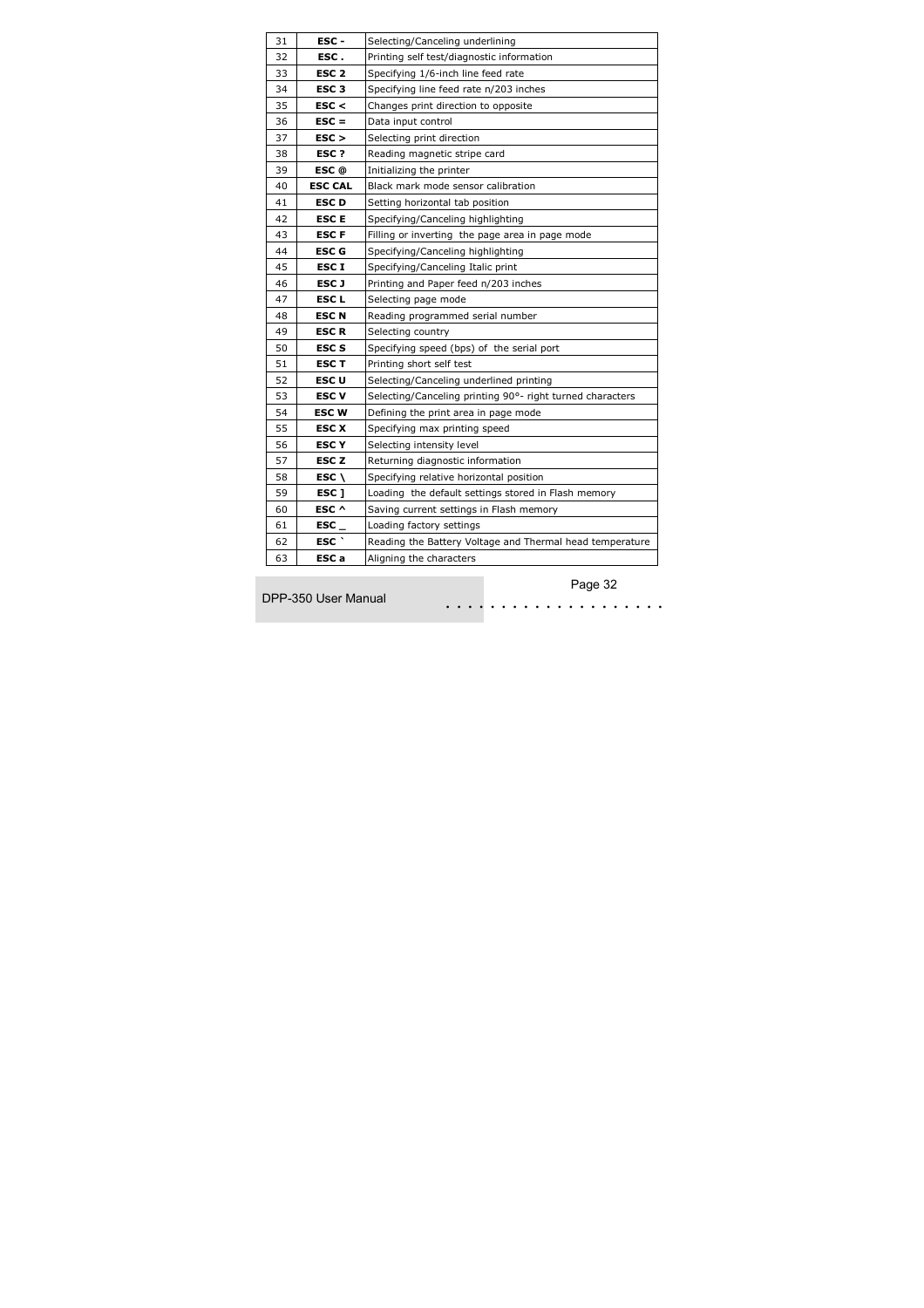| 64 | <b>ESC</b> b            | Increasing text line height                                              |
|----|-------------------------|--------------------------------------------------------------------------|
| 65 | ESC <sub>c5</sub>       | Enabling/Disabling the functioning of the button LF                      |
| 66 | <b>ESC d</b>            | Printing and feeding paper by n- lines                                   |
| 67 | ESC i                   | Feeding paper backwards                                                  |
| 68 | ESC o                   | Temporarily feeding paper forward                                        |
| 69 | <b>ESC</b> pair=        | Enabling/Disabling PAIRING info saving in Bluetooth mode                 |
| 70 | ESC pwd=                | Programming a new Bluetooth password (PIN)                               |
| 71 | ESC r                   | Full command for sounding buzzer                                         |
| 72 | <b>ESC<sub>s</sub></b>  | Reading printer settings                                                 |
| 73 | ESC u                   | Selecting code table                                                     |
| 74 | <b>ESC</b> v            | Transmitting the printer status                                          |
| 75 | <b>ESC</b> <sub>x</sub> | Setting the time interval for automatically switching Off the<br>printer |
| 76 | ESC <sub>y</sub>        | Setting USB response strings                                             |
| 77 | ESC $\{$                | Enabling/Canceling printing of 180° turned characters                    |
| 78 | GS FF                   | Printing in page mode and returning to standard mode                     |
| 79 | GS \$                   | Specifying the absolute vertical position in page mode                   |
| 80 | GS)                     | Setting printer flags (memory switches)                                  |
| 81 | GS *                    | Defining a Downloaded Bit Image (logo)                                   |
| 82 | GS /                    | Printing a Downloaded Bit Image                                          |
| 83 | GS :                    | Starting/ending macro definitions                                        |
| 84 | GS B                    | Enabling/Disabling inverse printing (white on black)                     |
| 85 | GS C                    | Read the Real Time Clock                                                 |
| 86 | GS H                    | Selecting printing position of HRI Code                                  |
| 87 | GS L                    | Setting the left margin                                                  |
| 88 | GS 0                    | Printing 2-D barcodes                                                    |
| 89 | GS R                    | Filling or inverting a rectangle in page mode                            |
| 90 | GS S                    | Selecting 2-D barcode cell size                                          |
| 91 | GS T                    | Selecting the print direction in page mode                               |
| 92 | GS U                    | Selecting standard mode                                                  |
| 93 | GS W                    | Setting the print area width                                             |
| 94 | GS X                    | Drawing a rectangular box with selected thickness in page<br>mode        |
| 95 | GS Z                    | Printing the non blank page area only in page mode                       |

DPP-350 User Manual